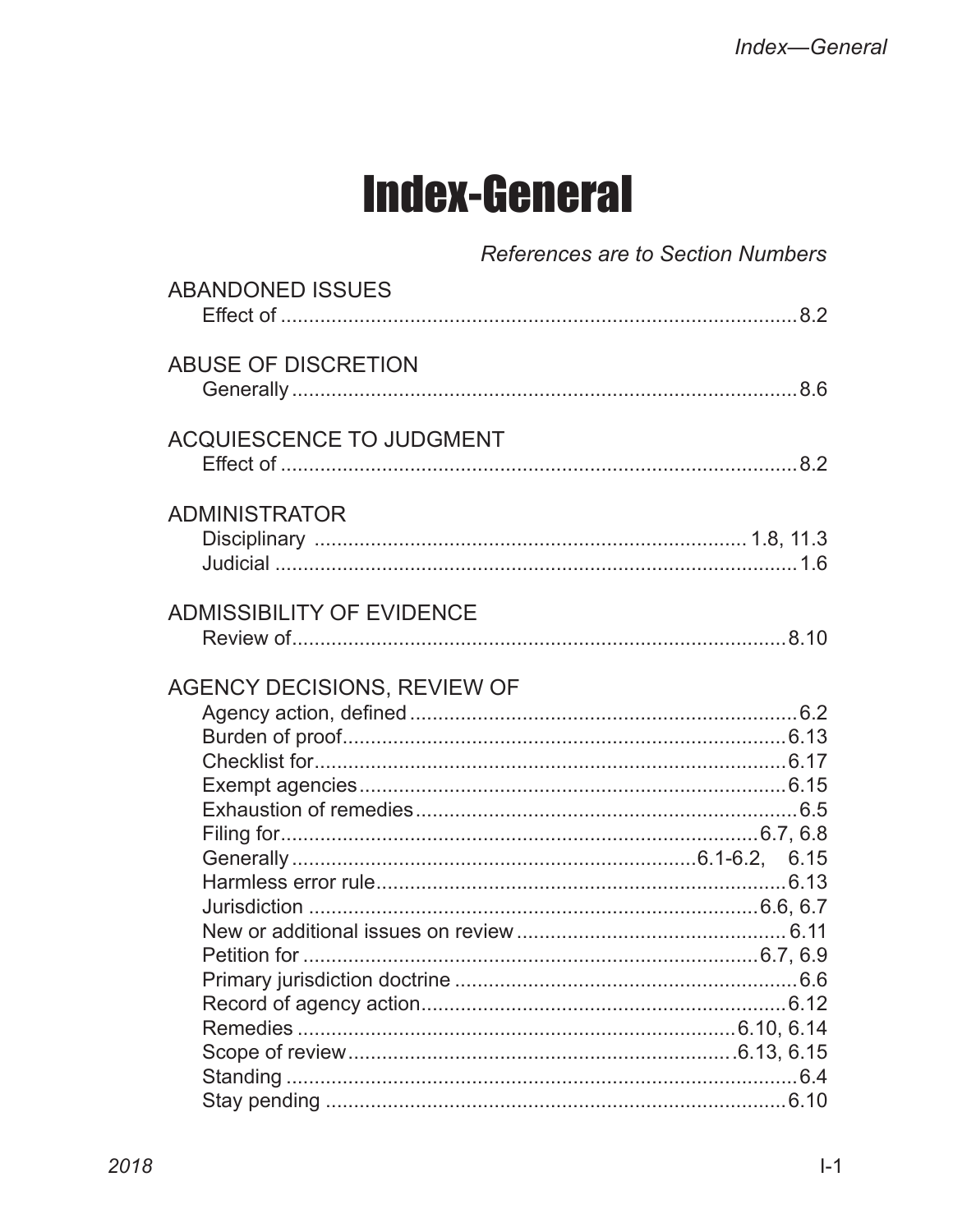| <b>AGREED STATEMENT</b>                                                    |  |
|----------------------------------------------------------------------------|--|
| <b>APPEAL OF RIGHT</b><br>From Court of Appeals to Supreme Court5.28, 7.47 |  |
| <b>APPEARANCE</b>                                                          |  |
| <b>ARBITRATION MOTION</b>                                                  |  |
| ARRESTING JUDGMENT                                                         |  |
| <b>ATTORNEY FEES</b>                                                       |  |
| <b>BRIEFS</b>                                                              |  |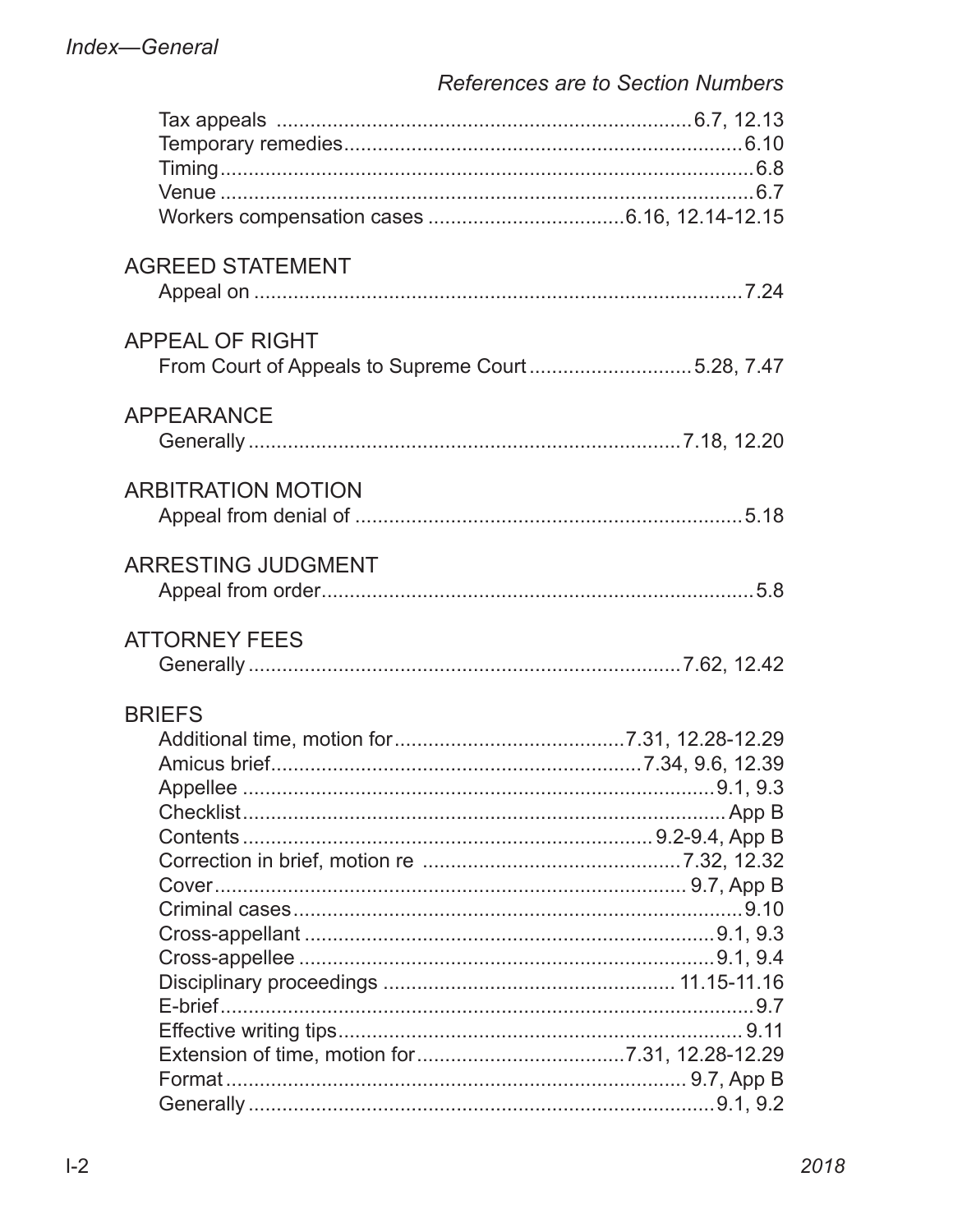| <b>CERTIFIED QUESTIONS</b>                                                                                                                                                                                                                                      |  |
|-----------------------------------------------------------------------------------------------------------------------------------------------------------------------------------------------------------------------------------------------------------------|--|
| <b>CITATION GUIDE</b>                                                                                                                                                                                                                                           |  |
| <b>CIVIL CASES</b><br>Final judgment on less than all claims or parties, appeal from5.21<br>Municipal court to district court, appeals from 5.34<br>Parental rights termination, appeal from denial of5.18<br>Probate decisions, appeal of orders from5.22, 7.6 |  |

#### CLERK

|--|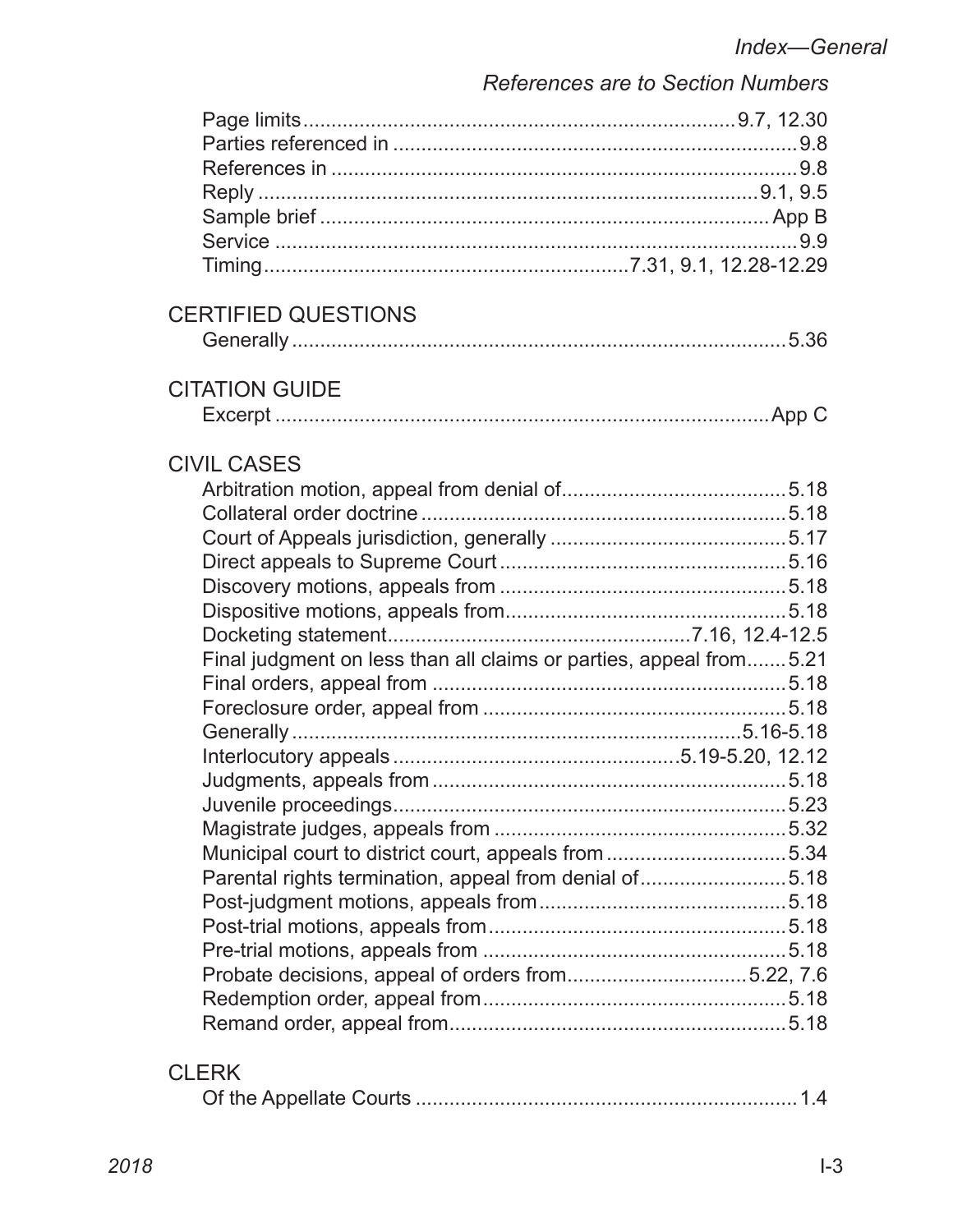|                                                                                                                           | References are to Section Numbers |
|---------------------------------------------------------------------------------------------------------------------------|-----------------------------------|
| <b>COLLATERAL ORDER DOCTRINE</b>                                                                                          |                                   |
| <b>CONFIDENTIALITY</b>                                                                                                    |                                   |
| <b>CONSOLIDATION OF APPEALS</b>                                                                                           |                                   |
| <b>COSTS</b>                                                                                                              |                                   |
| <b>COURT OF APPEALS</b><br>Criminal cases, see CRIMINAL CASES<br>Judges, see JUDGES<br>Juvenile cases, see JUVENILE CASES |                                   |
| Mandate, see MANDATE                                                                                                      | . 3.7                             |
|                                                                                                                           |                                   |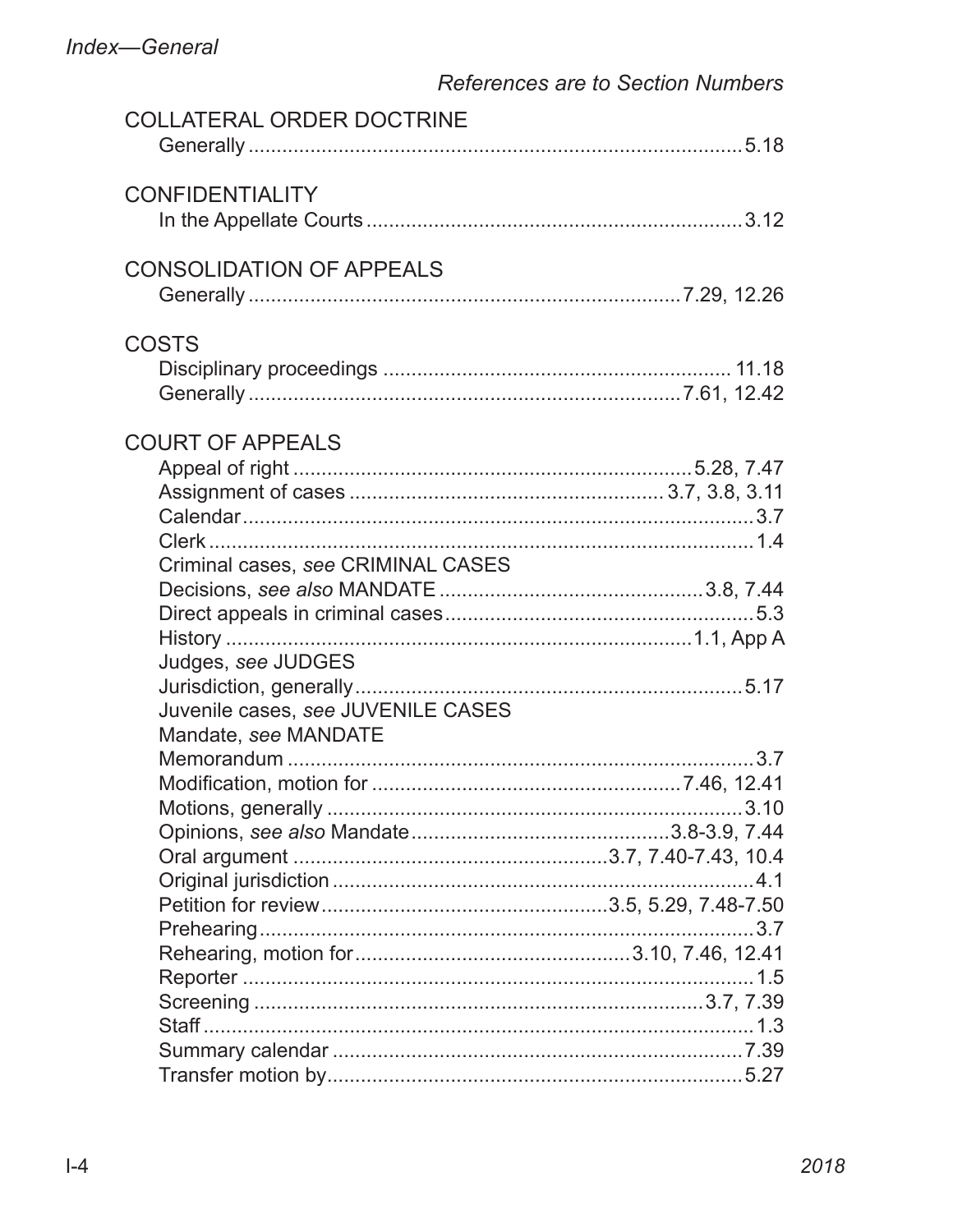| References are to Section Numbers                               |  |  |
|-----------------------------------------------------------------|--|--|
| <b>CREATION OF KANSAS APPELLATE COURTS</b>                      |  |  |
|                                                                 |  |  |
|                                                                 |  |  |
| <b>CRIMINAL CASES</b>                                           |  |  |
|                                                                 |  |  |
|                                                                 |  |  |
| Dismissal of complaint or indictment, appeal from 5.7           |  |  |
| Diversion agreement, appeal of order denying revocation of 5.11 |  |  |
|                                                                 |  |  |
|                                                                 |  |  |
|                                                                 |  |  |
| Juvenile cases, see JUVENILE PROCEEDINGS                        |  |  |
|                                                                 |  |  |
| Municipal court to district court, appeals from 5.33            |  |  |
|                                                                 |  |  |
|                                                                 |  |  |
|                                                                 |  |  |
| Probation, appeal of order denying revocation of 5.11           |  |  |
|                                                                 |  |  |
|                                                                 |  |  |
|                                                                 |  |  |
|                                                                 |  |  |
| Suppression of evidence, appeal from order for 5.7, 5.11        |  |  |
| <b>CROSS-APPEALS</b>                                            |  |  |
|                                                                 |  |  |
|                                                                 |  |  |
| DECISIONS, See also MANDATE; OPINIONS                           |  |  |
|                                                                 |  |  |
|                                                                 |  |  |
|                                                                 |  |  |
|                                                                 |  |  |
| <b>DIRECT APPEALS</b>                                           |  |  |
|                                                                 |  |  |
|                                                                 |  |  |
|                                                                 |  |  |
| DISCIPLINARY PROCEEDINGS, See also JUDICIAL DISCIPLINE          |  |  |
|                                                                 |  |  |
|                                                                 |  |  |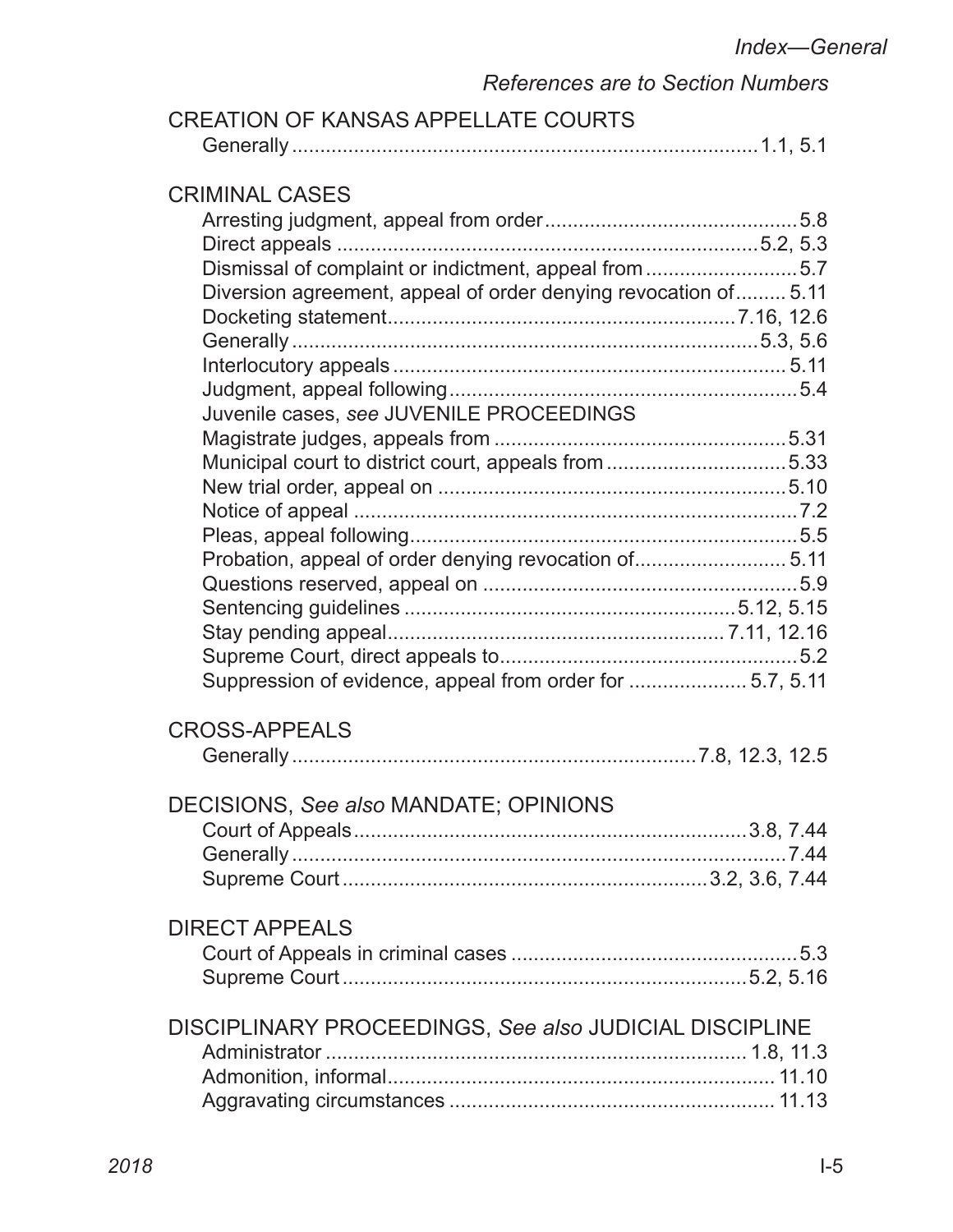| Disabled inactive status due to addiction or mental illness  11.14 |  |
|--------------------------------------------------------------------|--|
|                                                                    |  |
|                                                                    |  |
|                                                                    |  |
|                                                                    |  |
|                                                                    |  |
|                                                                    |  |
|                                                                    |  |
| Judges, see JUDICIAL DISCIPLINE                                    |  |
|                                                                    |  |
|                                                                    |  |
|                                                                    |  |
|                                                                    |  |
|                                                                    |  |
|                                                                    |  |
|                                                                    |  |
|                                                                    |  |
|                                                                    |  |
|                                                                    |  |
|                                                                    |  |
|                                                                    |  |
| Supreme Court proceedings and opinions 11.15-11.18                 |  |
| Surrender of license to practice, voluntary 11.20, 12.44           |  |
|                                                                    |  |
|                                                                    |  |
| <b>DISCOVERY MOTIONS</b>                                           |  |
|                                                                    |  |
|                                                                    |  |
| <b>DISMISSAL OF APPEAL</b>                                         |  |
|                                                                    |  |
|                                                                    |  |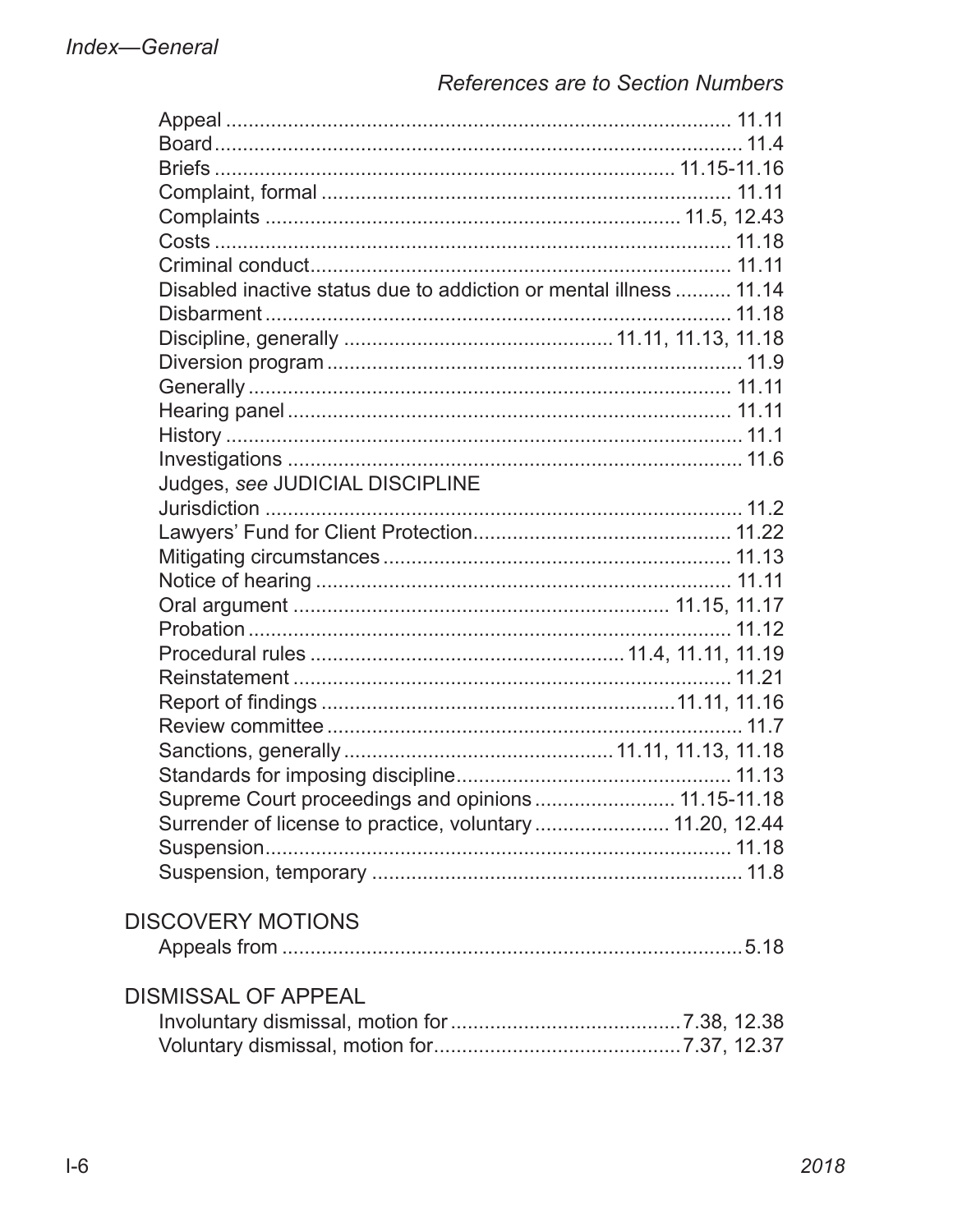|                                                    | <b>References are to Section Numbers</b> |
|----------------------------------------------------|------------------------------------------|
| DISMISSAL OF COMPLAINT OR INDICTMENT               |                                          |
| <b>DISPOSITIVE MOTIONS</b>                         |                                          |
| <b>DIVERSION AGREEMENT</b>                         |                                          |
| <b>DOCKET FEES</b>                                 |                                          |
| DOCKETING THE APPEAL<br>Fees, see DOCKET FEES      |                                          |
| Statement, see DOCKETING STATEMENT                 |                                          |
| DOCKETING STATEMENT, See also DOCKETING THE APPEAL |                                          |
| <b>ELECTRONIC FILING</b>                           |                                          |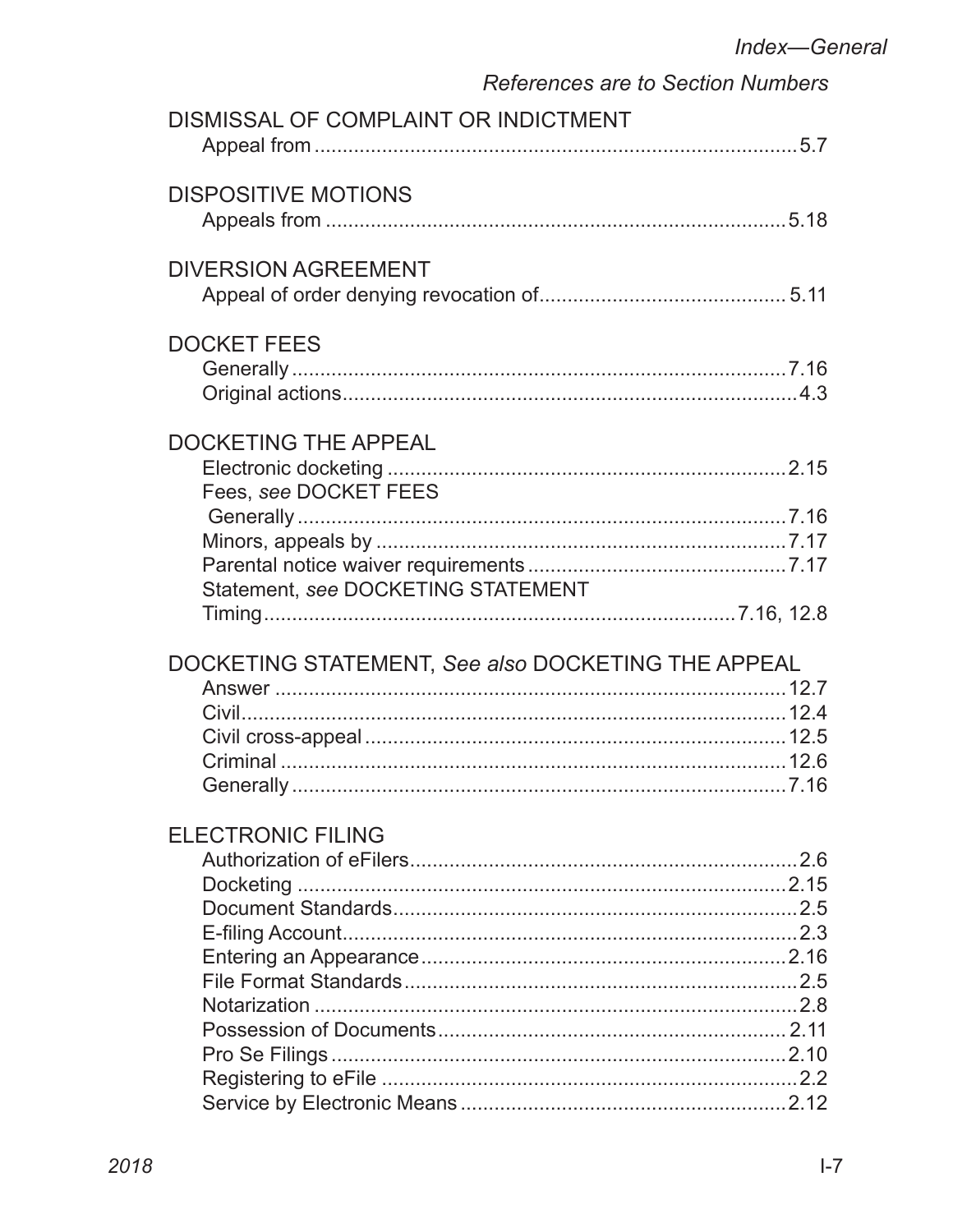#### ERROR, *see* REVIEW OF ISSUES AND ERRORS

#### EXTENSION OF TIME

|--|--|

#### FILING

| Electronic, see ELECTRONIC FILING |  |
|-----------------------------------|--|
|                                   |  |
|                                   |  |
|                                   |  |
|                                   |  |
|                                   |  |
|                                   |  |

### FINAL JUDGMENT ON LESS THAN ALL CLAIMS OR PARTIES

|--|--|--|--|--|--|--|

### FINAL ORDERS

|--|--|--|--|--|

#### FORECLOSURE ORDER

|--|--|

#### FORMS

| Admission pro hac vice out-of-state attorney:          |  |
|--------------------------------------------------------|--|
| Admission pro hac vice out-of-state attorney:          |  |
|                                                        |  |
|                                                        |  |
|                                                        |  |
| Application to take a civil interlocutory appeal 12.12 |  |
|                                                        |  |
|                                                        |  |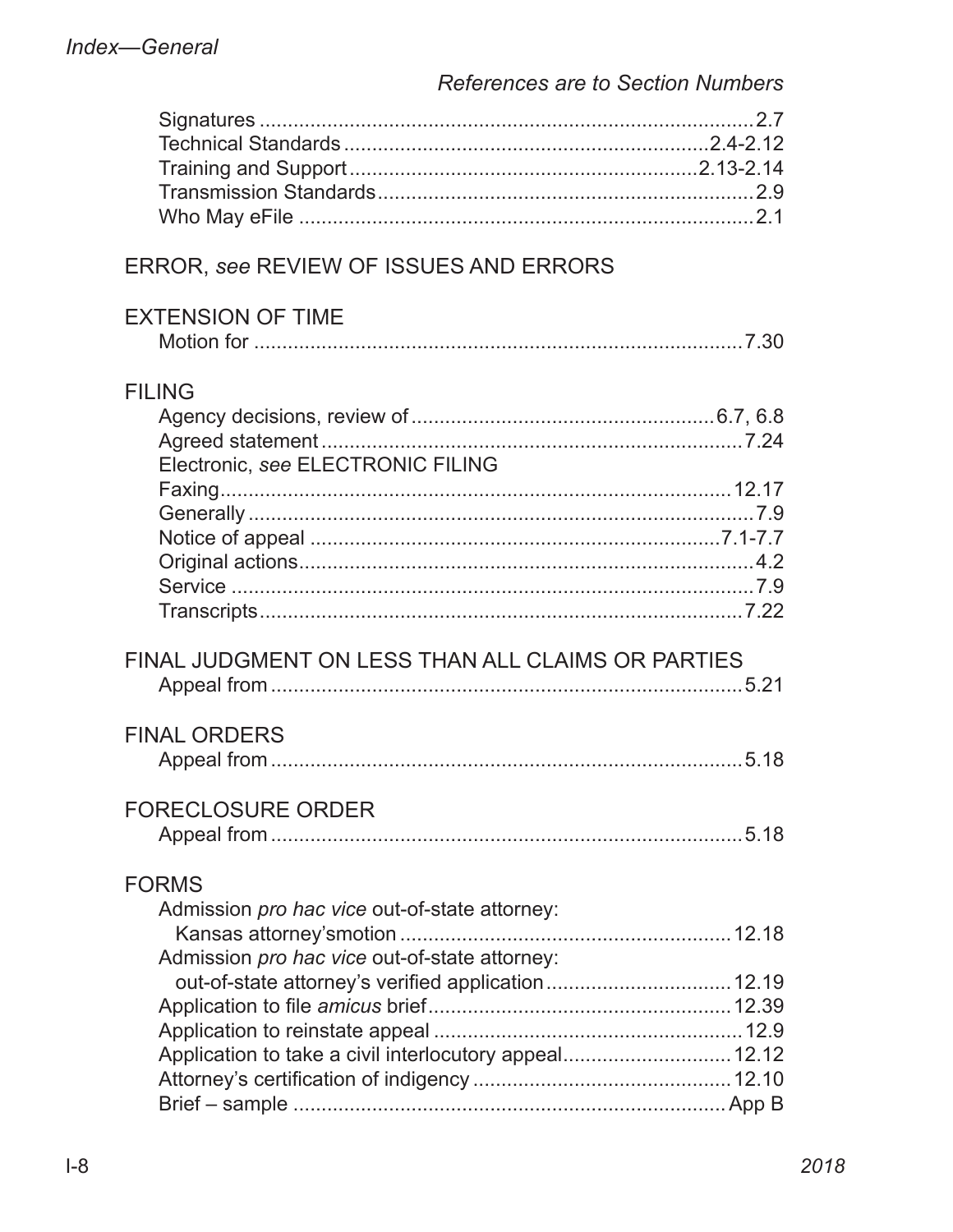| Petition for judicial review of an order                        |  |
|-----------------------------------------------------------------|--|
|                                                                 |  |
| Petition for judicial review- workers compensation cases  12.14 |  |
|                                                                 |  |
|                                                                 |  |
| Request for additions to the record on appeal  12.25            |  |
| Request for certification of record -                           |  |
|                                                                 |  |
|                                                                 |  |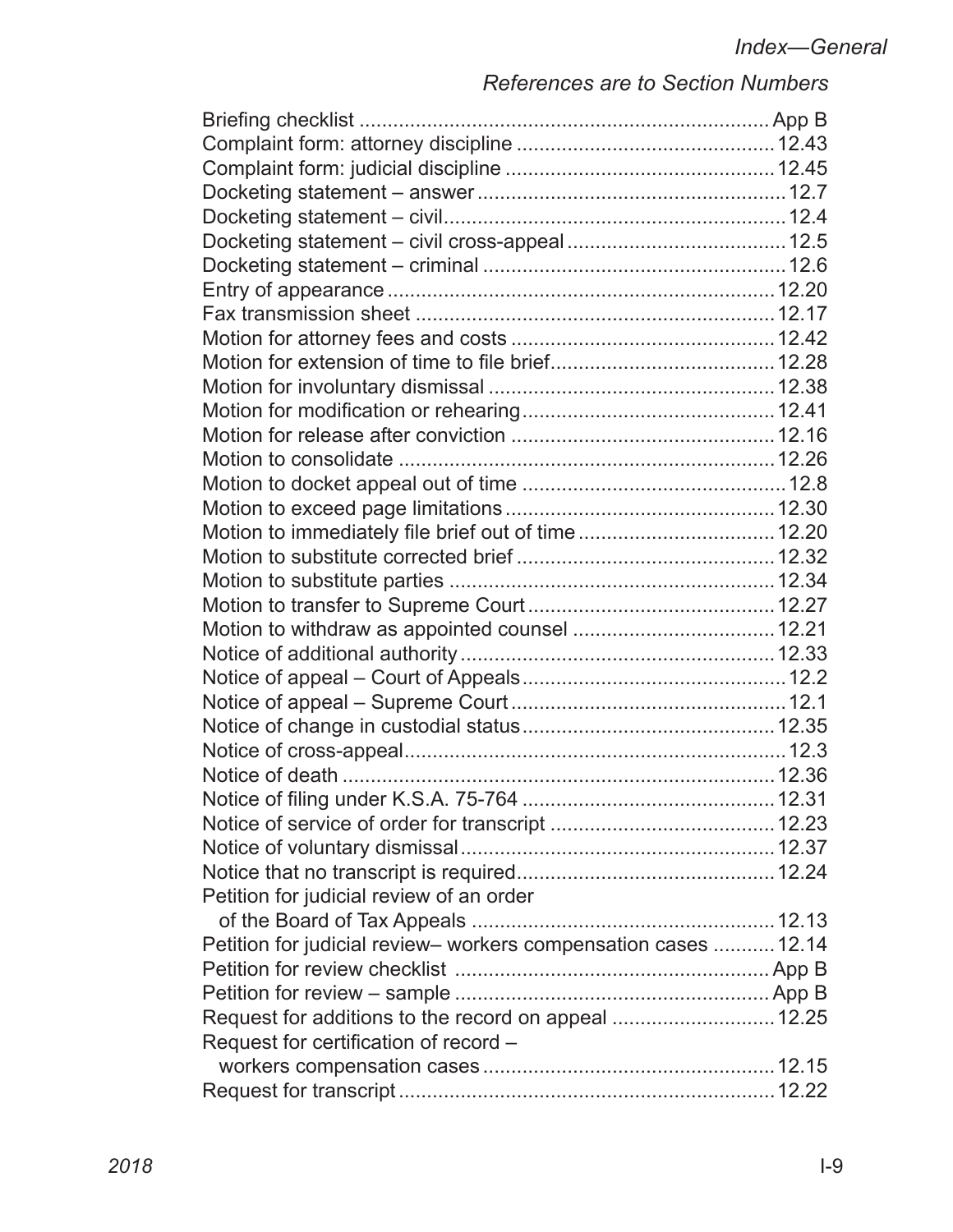|                | References are to Section Numbers                 |  |
|----------------|---------------------------------------------------|--|
|                | Surrender letter - voluntary surrender of         |  |
|                |                                                   |  |
|                | <b>HABEAS CORPUS</b>                              |  |
|                | <b>HARMLESS ERROR RULE</b>                        |  |
|                | <b>HEARING</b>                                    |  |
| <b>HISTORY</b> |                                                   |  |
|                | INEFFECTIVE ASSISTANCE OF COUNSEL                 |  |
|                | <b>INTERLOCUTORY APPEALS</b>                      |  |
|                | <b>INVITED ERROR</b>                              |  |
| <b>JUDGES</b>  | Disciplinary proceedings, see JUDICIAL DISCIPLINE |  |
|                | <b>JUDGMENT, APPEAL FROM</b>                      |  |

#### JUDICIAL ADMINISTRATOR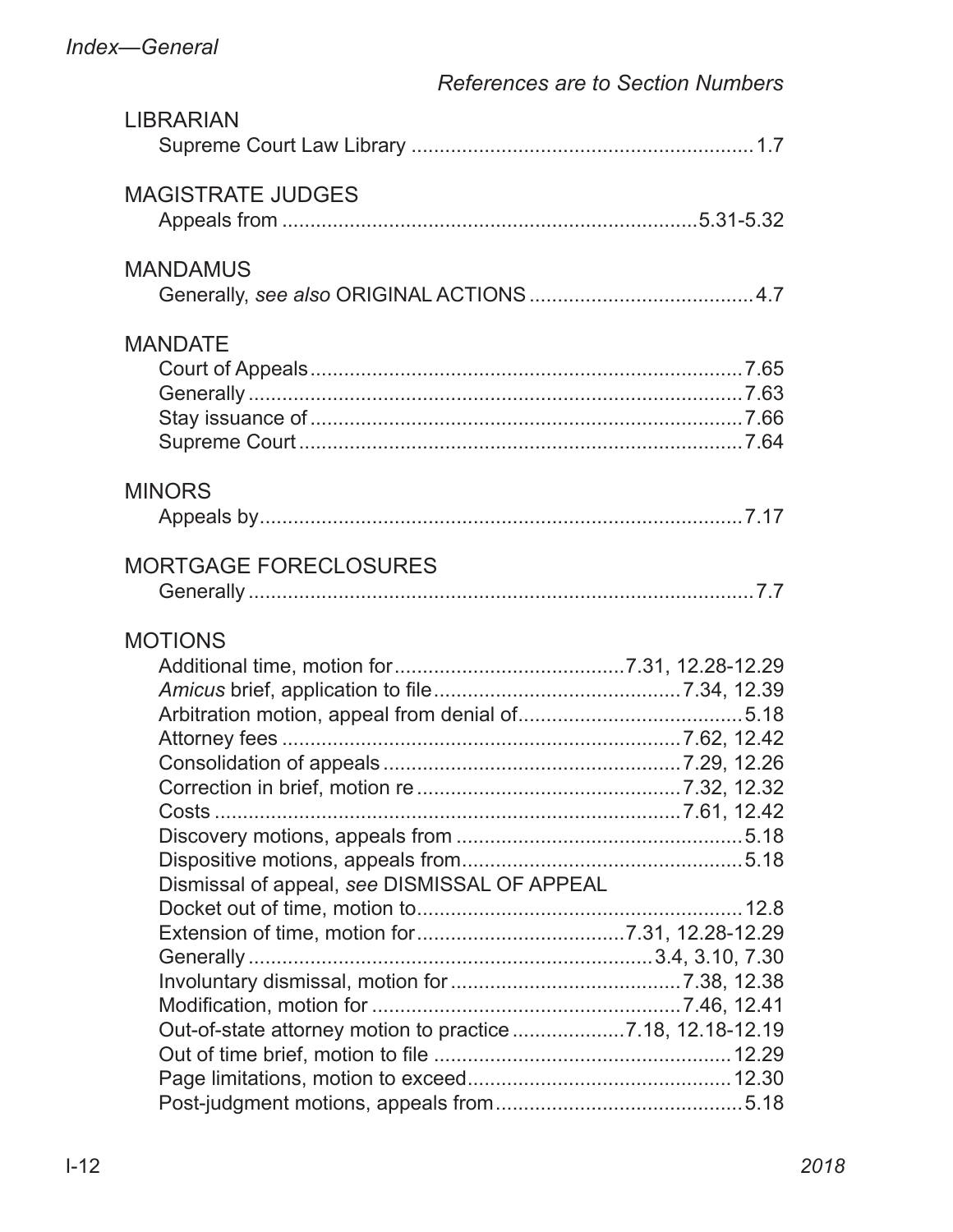| Record on appeal, request for additions to 7.26, 12.25<br>Rehearing, motion for, see REHEARING, MOTION FOR |  |
|------------------------------------------------------------------------------------------------------------|--|
|                                                                                                            |  |
|                                                                                                            |  |
|                                                                                                            |  |
|                                                                                                            |  |
|                                                                                                            |  |
|                                                                                                            |  |
|                                                                                                            |  |
|                                                                                                            |  |
|                                                                                                            |  |
|                                                                                                            |  |
| MUNICIPAL COURT TO DISTRICT COURT                                                                          |  |
|                                                                                                            |  |
| <b>NEW TRIAL ORDER</b>                                                                                     |  |
|                                                                                                            |  |
| <b>NOTICE OF APPEAL</b>                                                                                    |  |
|                                                                                                            |  |
|                                                                                                            |  |
|                                                                                                            |  |
|                                                                                                            |  |
|                                                                                                            |  |
|                                                                                                            |  |
|                                                                                                            |  |
|                                                                                                            |  |
|                                                                                                            |  |
|                                                                                                            |  |
|                                                                                                            |  |
|                                                                                                            |  |
|                                                                                                            |  |
| <b>OPINIONS</b>                                                                                            |  |
| See also DECISIONS; MANDATE                                                                                |  |
|                                                                                                            |  |
|                                                                                                            |  |
|                                                                                                            |  |
|                                                                                                            |  |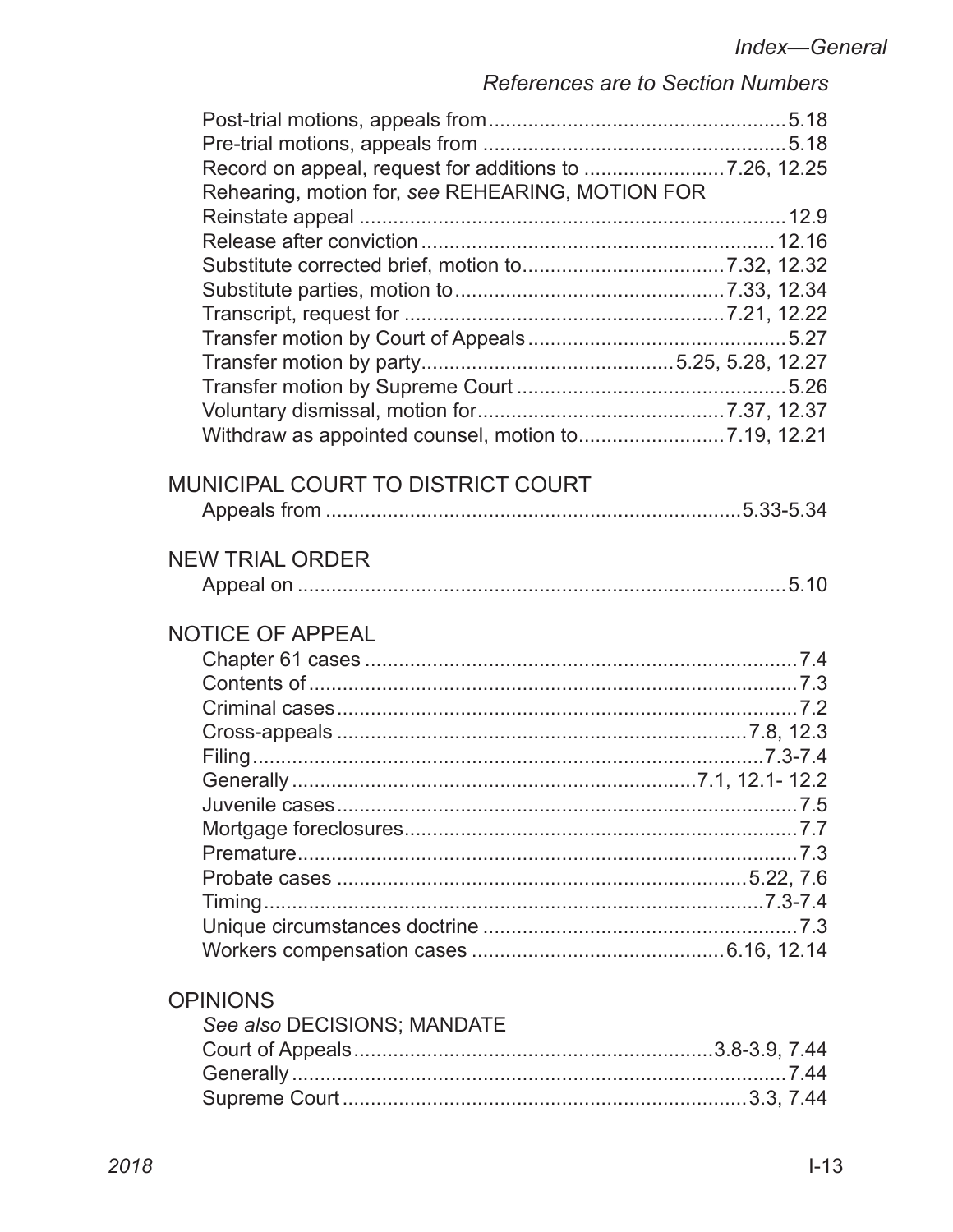| <b>ORAL ARGUMENT</b>    |  |
|-------------------------|--|
|                         |  |
|                         |  |
|                         |  |
|                         |  |
|                         |  |
|                         |  |
|                         |  |
|                         |  |
|                         |  |
|                         |  |
|                         |  |
|                         |  |
|                         |  |
|                         |  |
| <b>ORIGINAL ACTIONS</b> |  |
|                         |  |
|                         |  |
|                         |  |
|                         |  |
|                         |  |

| <b>OUT-OF-STATE ATTORNEY</b><br>Admission to practice before appellate courts7.18, 12.18-12.19 |
|------------------------------------------------------------------------------------------------|
| PARENTAL NOTICE WAIVER REQUIREMENTS                                                            |
| <b>PARENTAL RIGHTS TERMINATION</b>                                                             |
| <b>PETITION FOR REVIEW</b>                                                                     |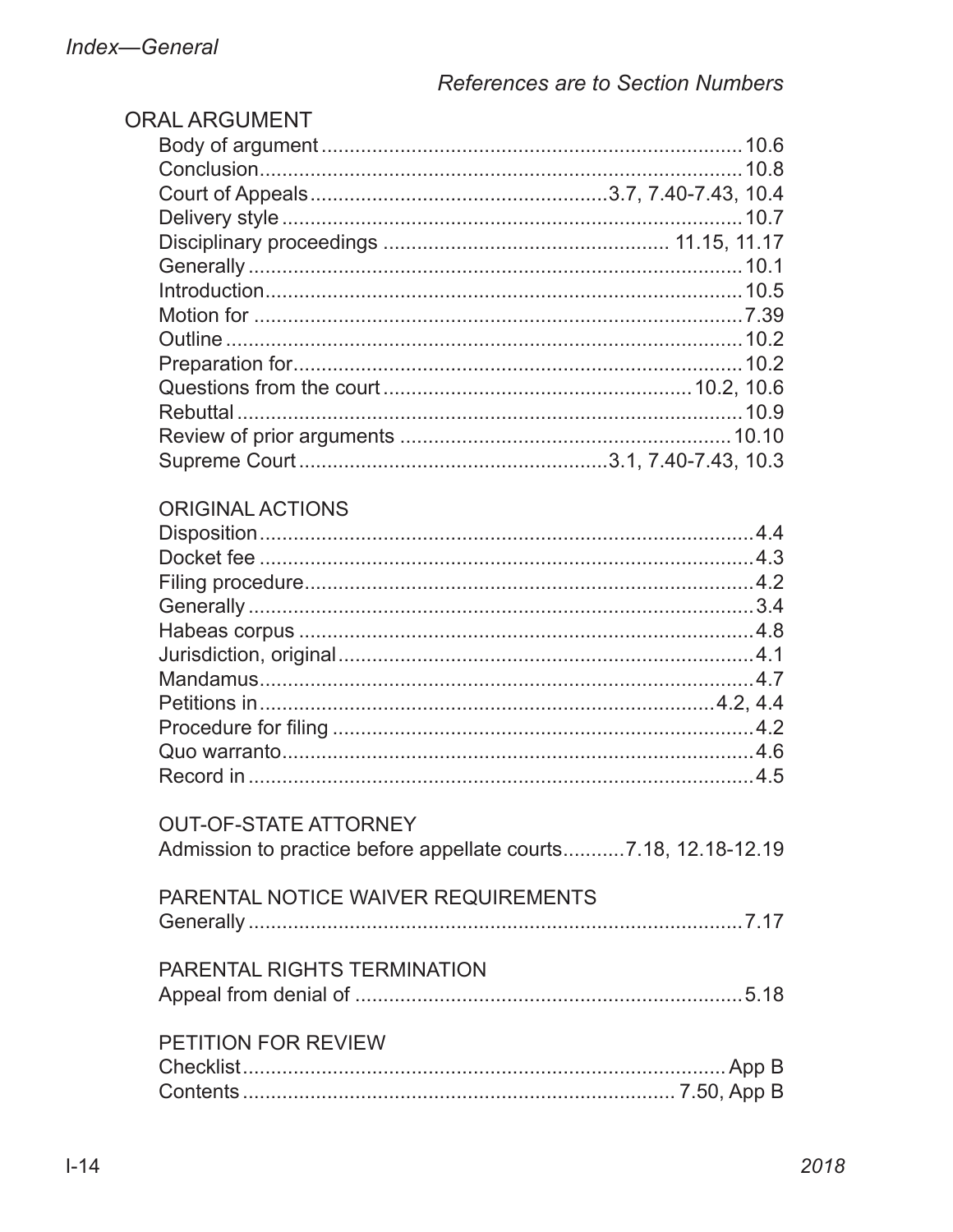| <b>PLEAS</b>                 |  |
|------------------------------|--|
| <b>POST-JUDGMENT MOTIONS</b> |  |
| POST-TRIAL MOTIONS           |  |
| PRESERVATION OF ISSUES       |  |
| PRE-TRIAL MOTIONS            |  |
| <b>PROBATE DECISIONS</b>     |  |
| <b>PROBATION</b>             |  |
| <b>PROSECUTORIAL ERROR</b>   |  |
| <b>QUESTIONS RESERVED</b>    |  |
| QUO WARRANTO                 |  |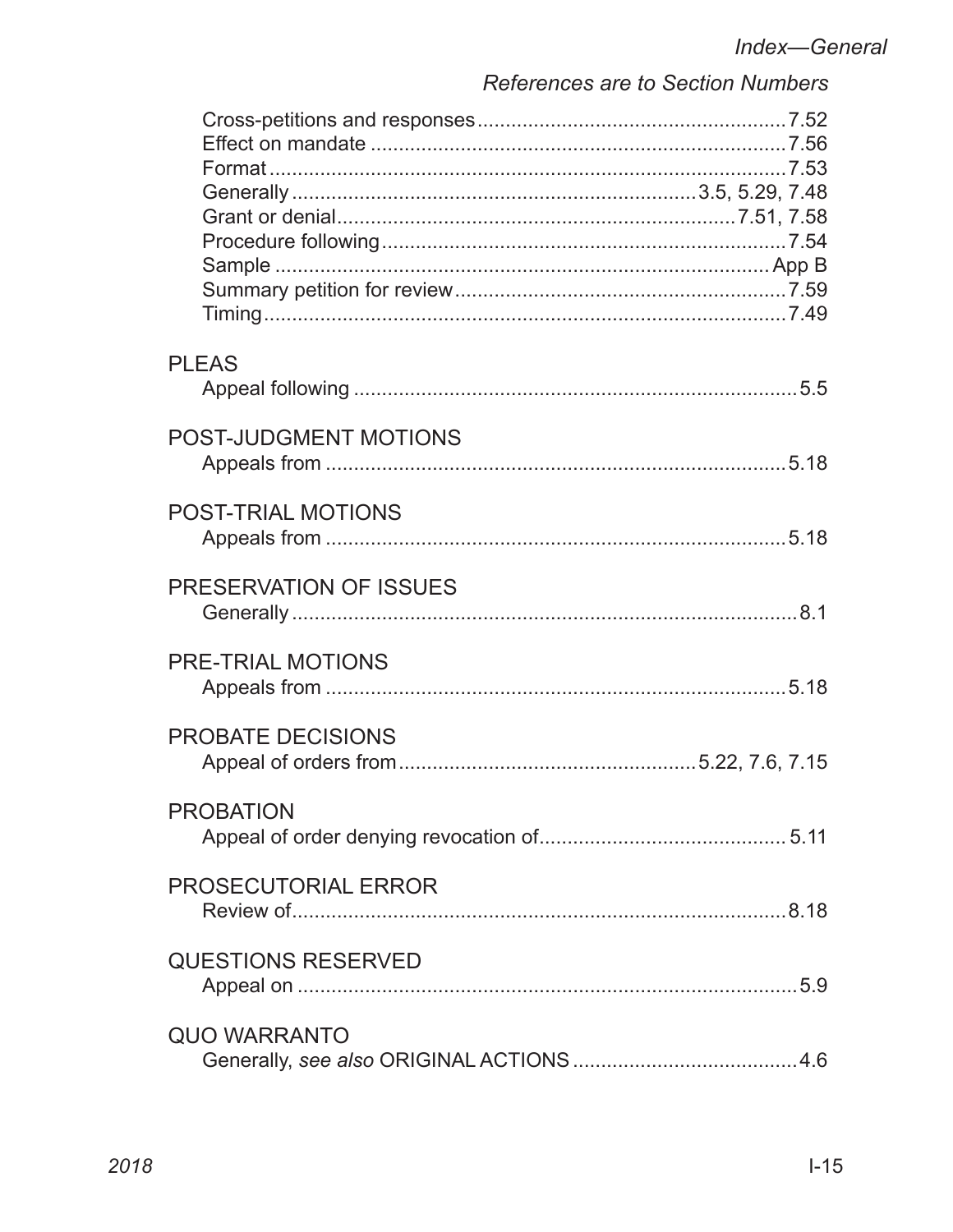| <b>RECORD ON APPEAL</b>            |  |
|------------------------------------|--|
|                                    |  |
|                                    |  |
|                                    |  |
|                                    |  |
|                                    |  |
| <b>Transcripts see TRANSCRIPTS</b> |  |
|                                    |  |
|                                    |  |
|                                    |  |
| <b>REDEMPTION ORDER</b>            |  |
|                                    |  |
|                                    |  |
| <b>REHEARING, MOTION FOR</b>       |  |
|                                    |  |
|                                    |  |
|                                    |  |
|                                    |  |
| <b>REMAND ORDER</b>                |  |
|                                    |  |
| <b>REPORTER</b>                    |  |
|                                    |  |
|                                    |  |
| <b>REVERSIBILITY</b>               |  |
|                                    |  |
|                                    |  |
| <b>REVIEW OF ISSUES AND ERRORS</b> |  |
|                                    |  |
|                                    |  |
|                                    |  |
|                                    |  |
|                                    |  |
|                                    |  |
|                                    |  |
|                                    |  |
|                                    |  |
|                                    |  |
|                                    |  |
|                                    |  |
|                                    |  |
|                                    |  |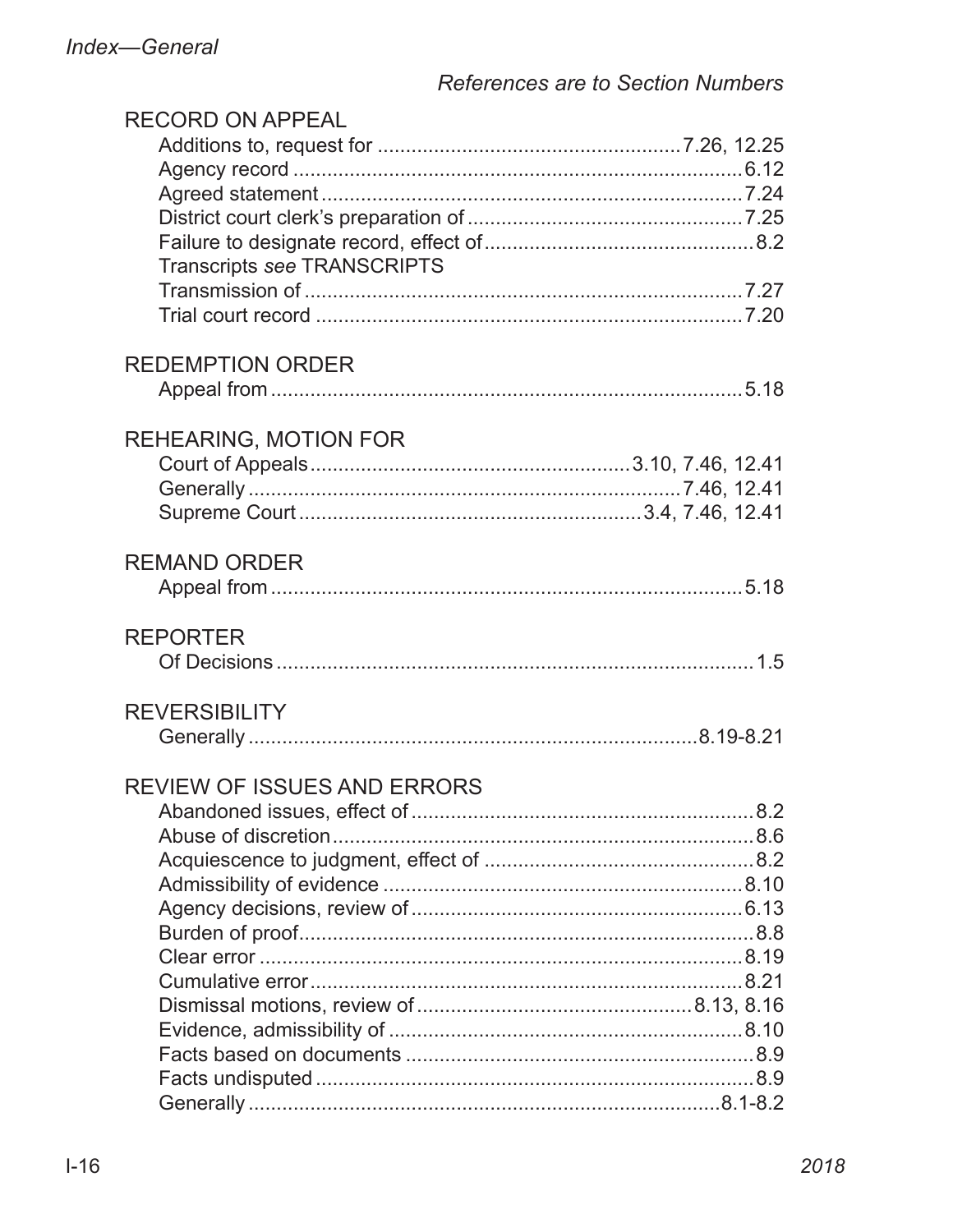| Motions for judgment as a matter of law, review of 8.15 |  |
|---------------------------------------------------------|--|
|                                                         |  |
|                                                         |  |
|                                                         |  |
|                                                         |  |
|                                                         |  |
|                                                         |  |
|                                                         |  |
|                                                         |  |
|                                                         |  |
|                                                         |  |
|                                                         |  |
|                                                         |  |
|                                                         |  |
| <b>SENTENCING GUIDELINES APPEALS</b>                    |  |
|                                                         |  |
|                                                         |  |
| <b>SERVICE</b>                                          |  |
|                                                         |  |
|                                                         |  |
|                                                         |  |
| <b>SMALL CLAIMS COURT</b>                               |  |
|                                                         |  |
|                                                         |  |
| STANDARD OF REVIEW, SEE REVIEW OF ISSUES AND ERRORS     |  |
|                                                         |  |
| <b>STAY ISSUANCE OF MANDATE</b>                         |  |
|                                                         |  |
|                                                         |  |
| <b>STAY PENDING APPEAL</b>                              |  |
|                                                         |  |
|                                                         |  |
|                                                         |  |
|                                                         |  |
|                                                         |  |
|                                                         |  |
|                                                         |  |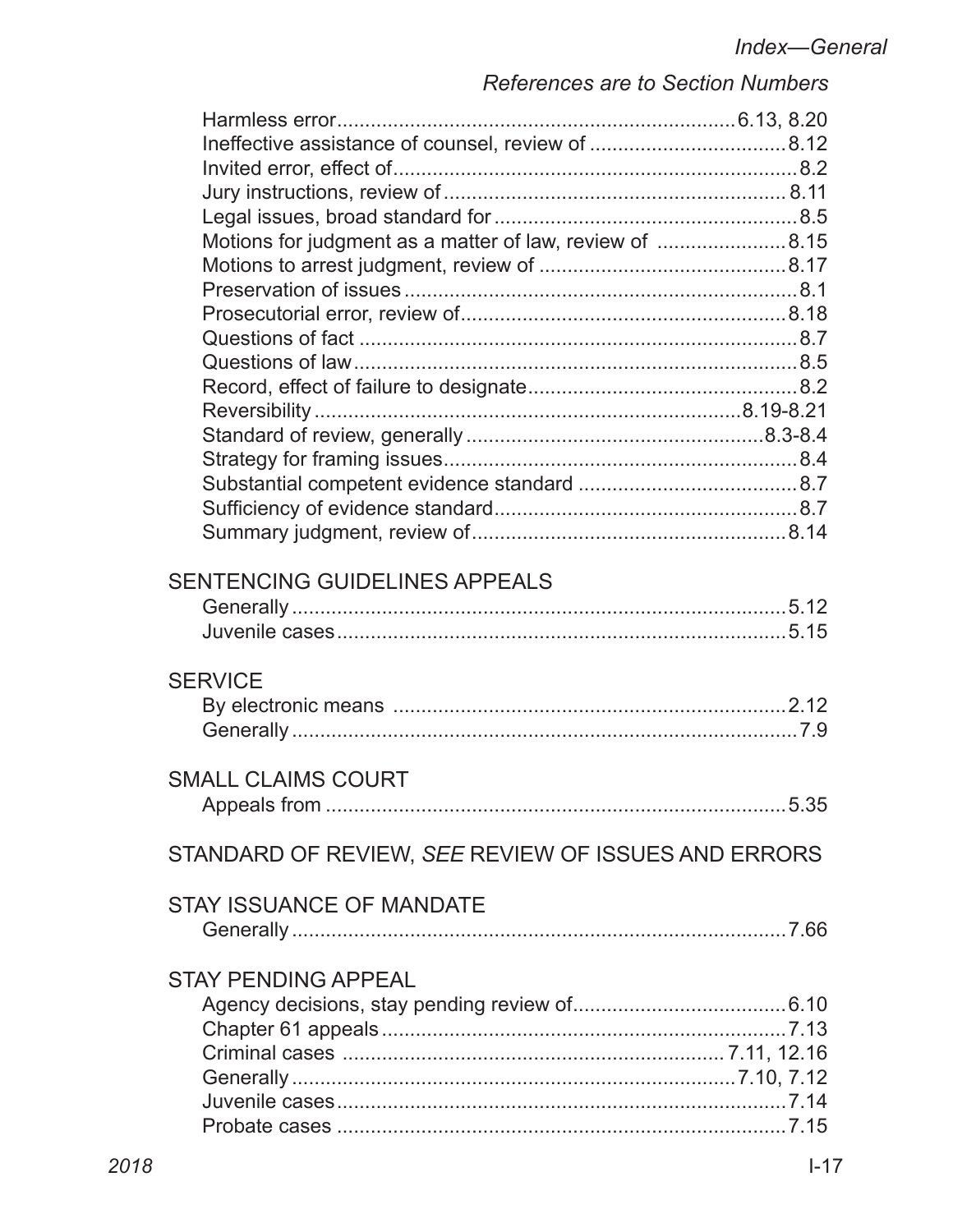| References are to Section Numbers                    |  |
|------------------------------------------------------|--|
| <b>STRATEGY FOR FRAMING ISSUES</b>                   |  |
|                                                      |  |
|                                                      |  |
| SUBSTANTIAL COMPETENT EVIDENCE STANDARD              |  |
|                                                      |  |
|                                                      |  |
| <b>SUBSTITUTION OF PARTIES</b>                       |  |
|                                                      |  |
|                                                      |  |
| SUFFICIENCY OF EVIDENCE STANDARD                     |  |
|                                                      |  |
|                                                      |  |
| <b>SUMMARY JUDGMENT</b>                              |  |
|                                                      |  |
|                                                      |  |
| <b>SUPPRESSION OF EVIDENCE</b>                       |  |
|                                                      |  |
|                                                      |  |
| <b>SUPREME COURT</b>                                 |  |
|                                                      |  |
|                                                      |  |
|                                                      |  |
|                                                      |  |
|                                                      |  |
|                                                      |  |
|                                                      |  |
|                                                      |  |
|                                                      |  |
|                                                      |  |
|                                                      |  |
| Justices, see JUSTICES                               |  |
|                                                      |  |
| Mandate, see MANDATE                                 |  |
|                                                      |  |
|                                                      |  |
|                                                      |  |
|                                                      |  |
|                                                      |  |
| Original actions, see ORIGINAL ACTIONS               |  |
| Original jurisdiction, see also ORIGINAL ACTIONS 4.1 |  |
|                                                      |  |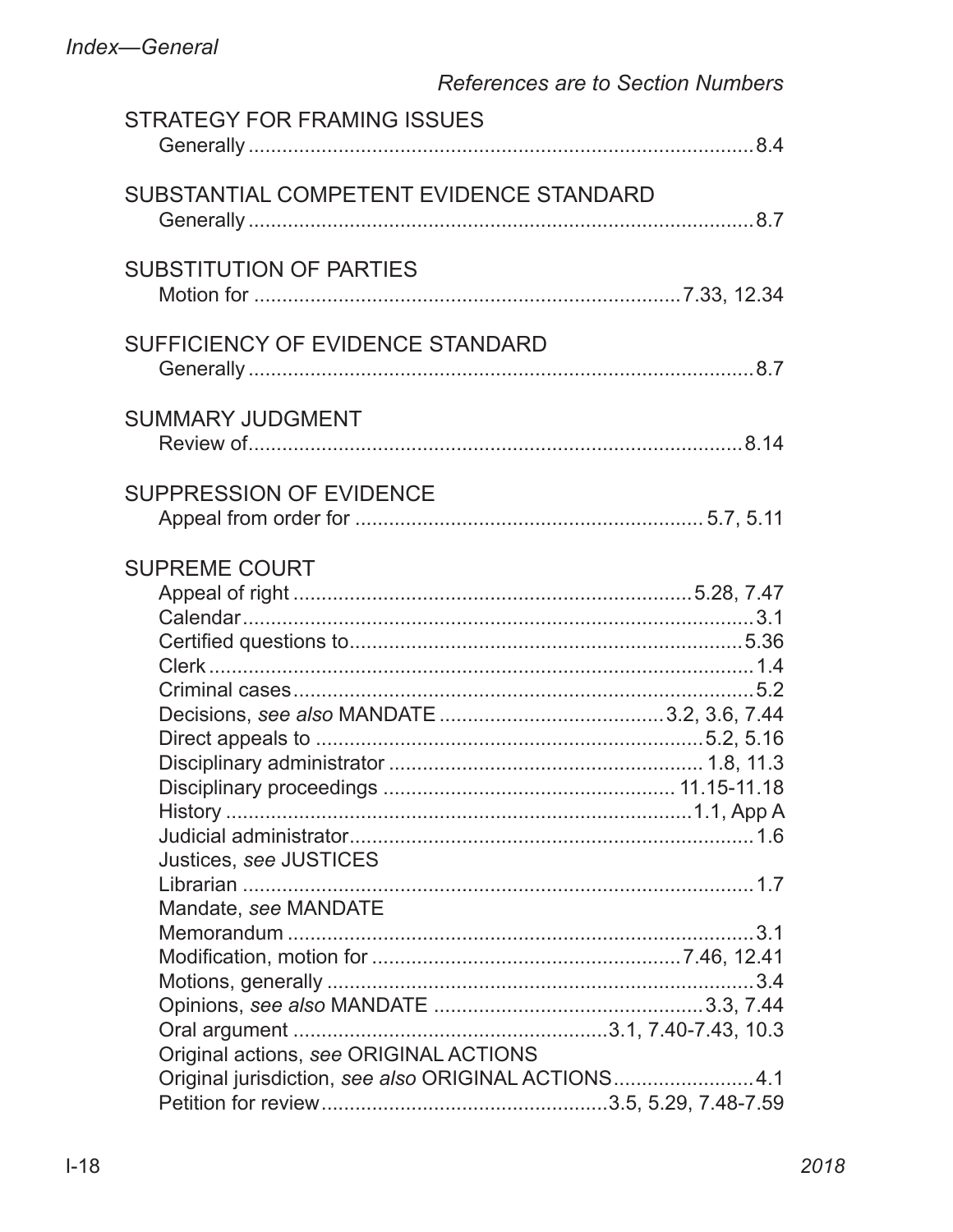| <b>TAX APPEALS</b> |  |
|--------------------|--|
|                    |  |
|                    |  |
| <b>TIMING</b>      |  |
|                    |  |
|                    |  |
|                    |  |
|                    |  |
|                    |  |
|                    |  |
|                    |  |
|                    |  |
|                    |  |
|                    |  |
|                    |  |
|                    |  |

| <b>TRANSCRIPTS</b>        |  |
|---------------------------|--|
| See also RECORD ON APPEAL |  |
|                           |  |
|                           |  |
|                           |  |
|                           |  |

#### TRANSFER OF CASES BETWEEN COURTS

#### WITHDRAWAL

|--|--|--|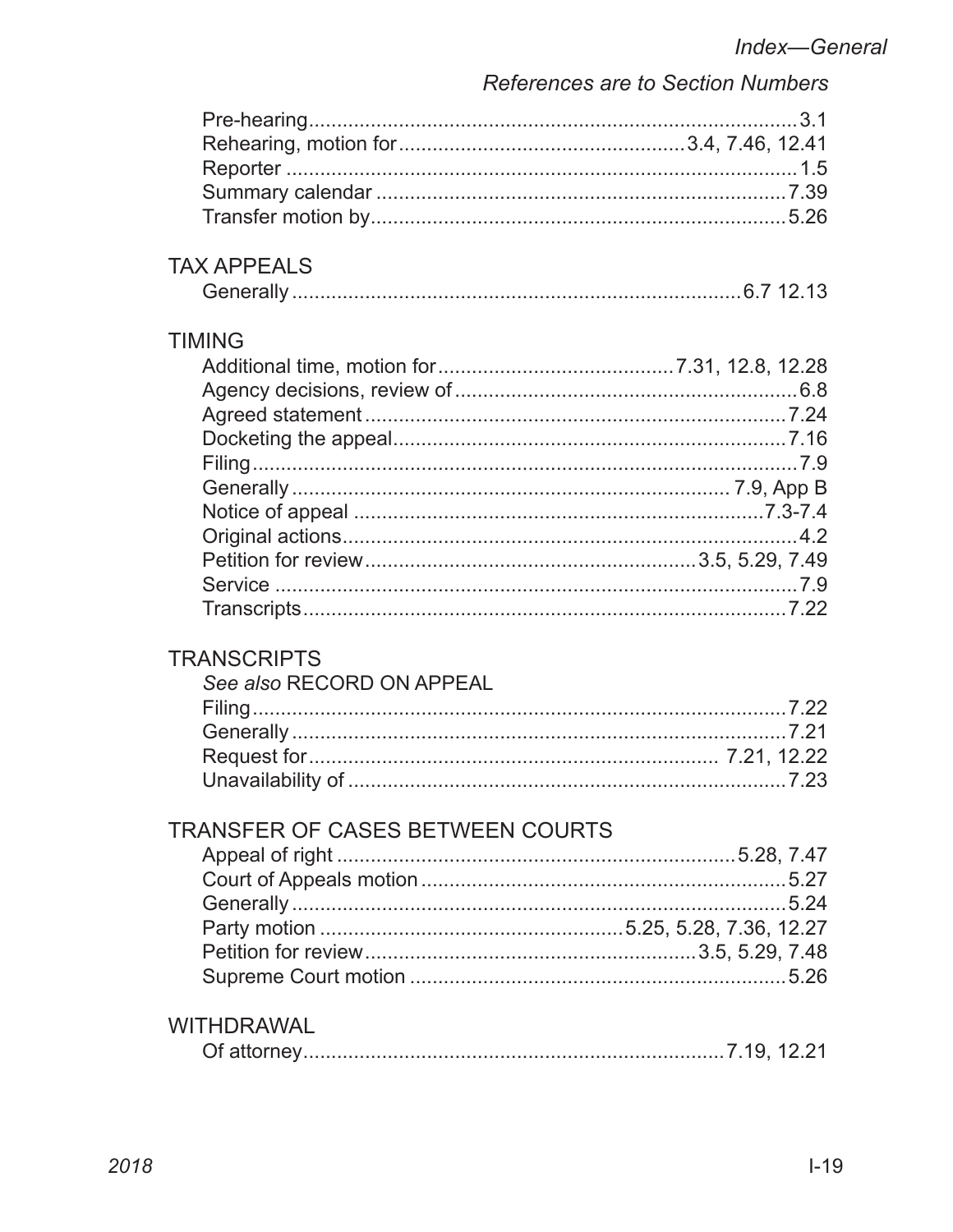WORKERS COMPENSATION CASES Generally, *see also* AGENCY DECISIONS ...............6.16, 12.14-12.15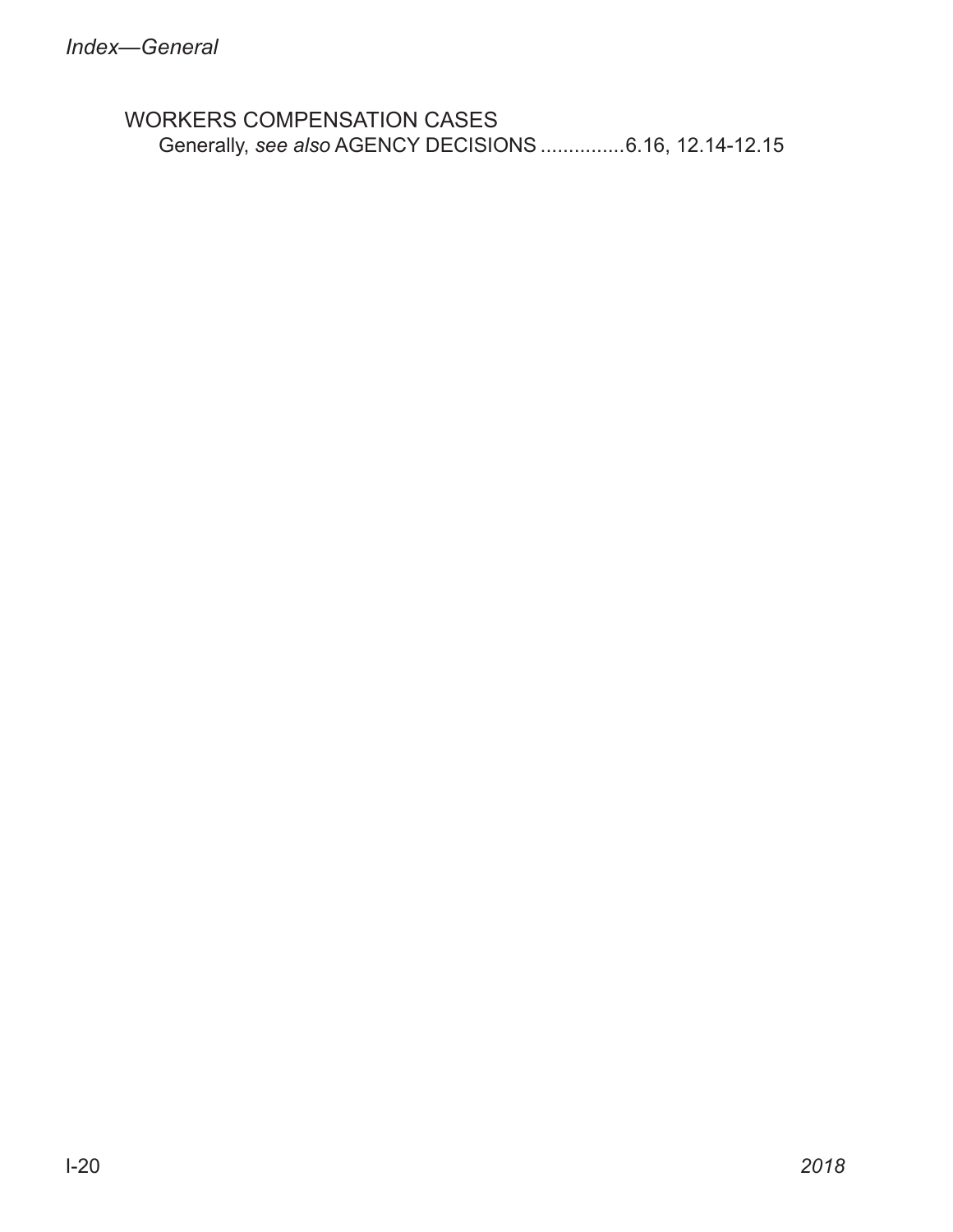# Index-Authorities

| Aldisert, Winning on Appeal: Better Briefs and Oral Argument  10.11 |  |
|---------------------------------------------------------------------|--|
| Berry, Effective Appellate Advocacy:                                |  |
|                                                                     |  |
|                                                                     |  |
|                                                                     |  |
|                                                                     |  |
| Rambo and Pflaum, Legal Writing by Design 9.2, 9.7, 9.11            |  |
| Richmond, Requisite Learning and Good Moral Character:              |  |
|                                                                     |  |
|                                                                     |  |
|                                                                     |  |
|                                                                     |  |
|                                                                     |  |
|                                                                     |  |
|                                                                     |  |
|                                                                     |  |
|                                                                     |  |
|                                                                     |  |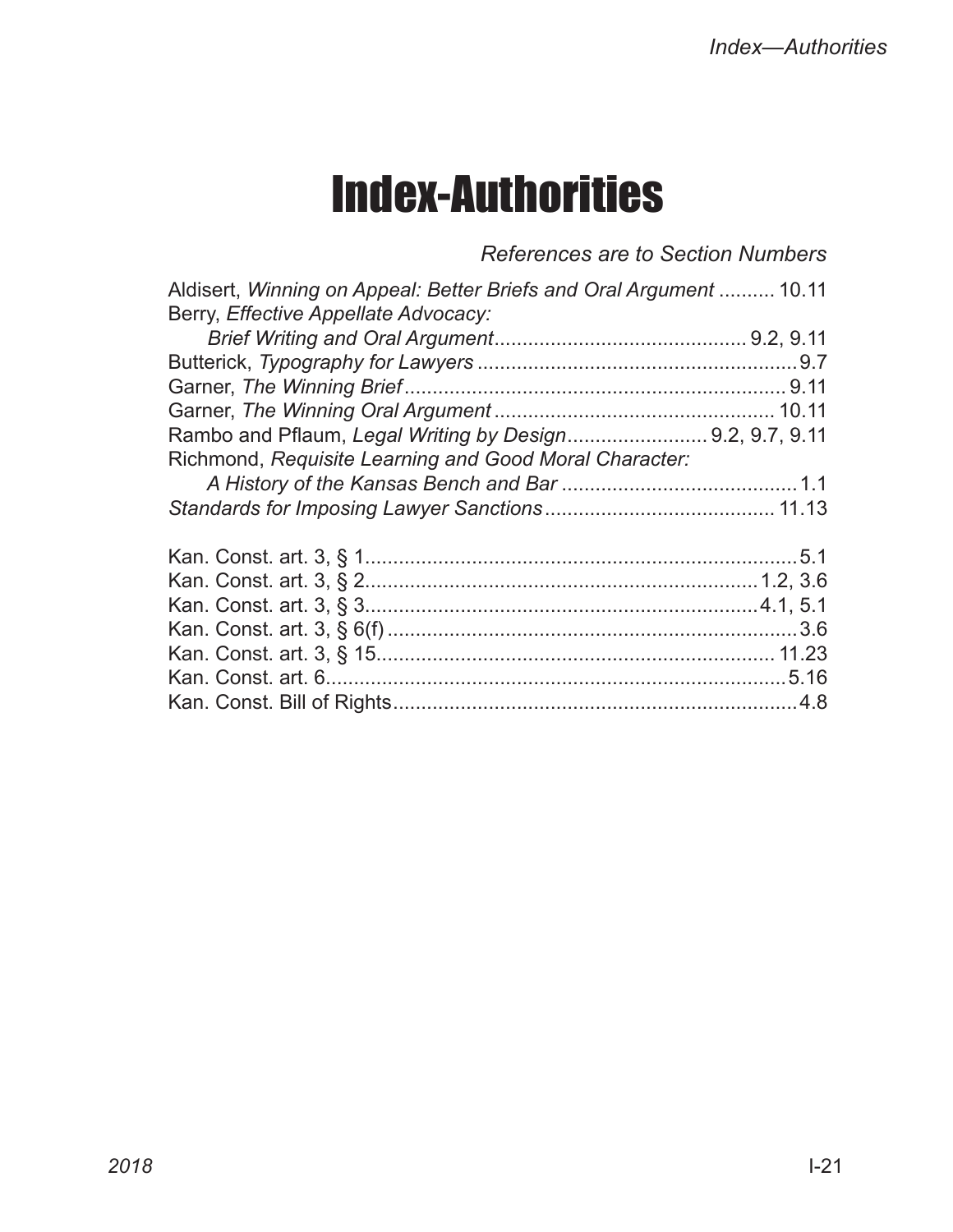**Index-Authorities**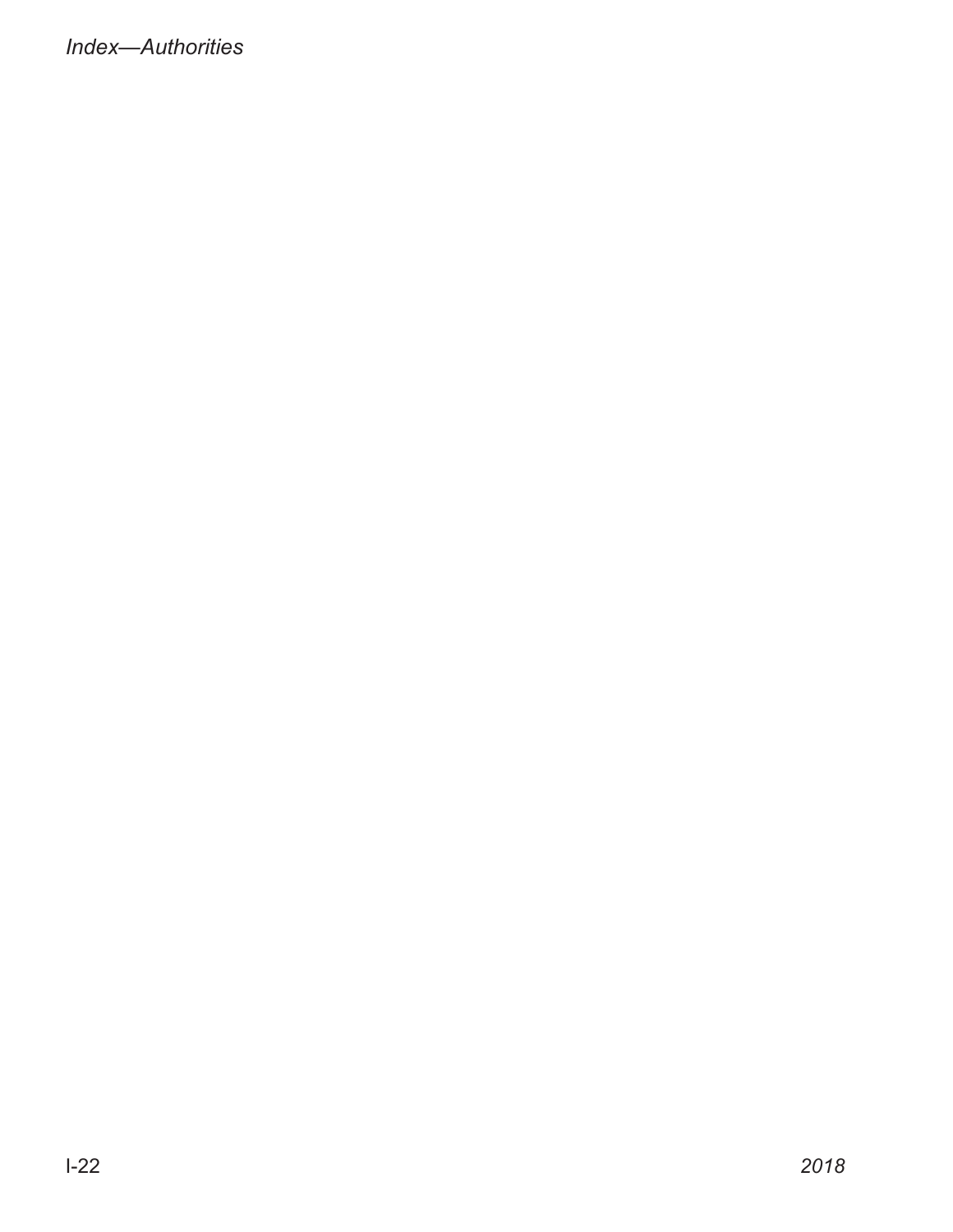# Index-Cases

| 143rd Street Investors v. Board of Johnson County Comm'rs 7.8     |  |
|-------------------------------------------------------------------|--|
|                                                                   |  |
|                                                                   |  |
|                                                                   |  |
|                                                                   |  |
|                                                                   |  |
|                                                                   |  |
|                                                                   |  |
|                                                                   |  |
|                                                                   |  |
|                                                                   |  |
|                                                                   |  |
|                                                                   |  |
|                                                                   |  |
|                                                                   |  |
| Board of Cherokee County Comm'rs v.                               |  |
|                                                                   |  |
| Board of Miami County Comm'rs v.                                  |  |
|                                                                   |  |
| Board of Sedgwick County Comm'rs v. City of Park City  5.18, 7.3  |  |
|                                                                   |  |
|                                                                   |  |
|                                                                   |  |
|                                                                   |  |
|                                                                   |  |
|                                                                   |  |
|                                                                   |  |
| Cessna Aircraft Co. v. Metropolitan Topeka Airport Authority 8.21 |  |
|                                                                   |  |
|                                                                   |  |
|                                                                   |  |
|                                                                   |  |
|                                                                   |  |
|                                                                   |  |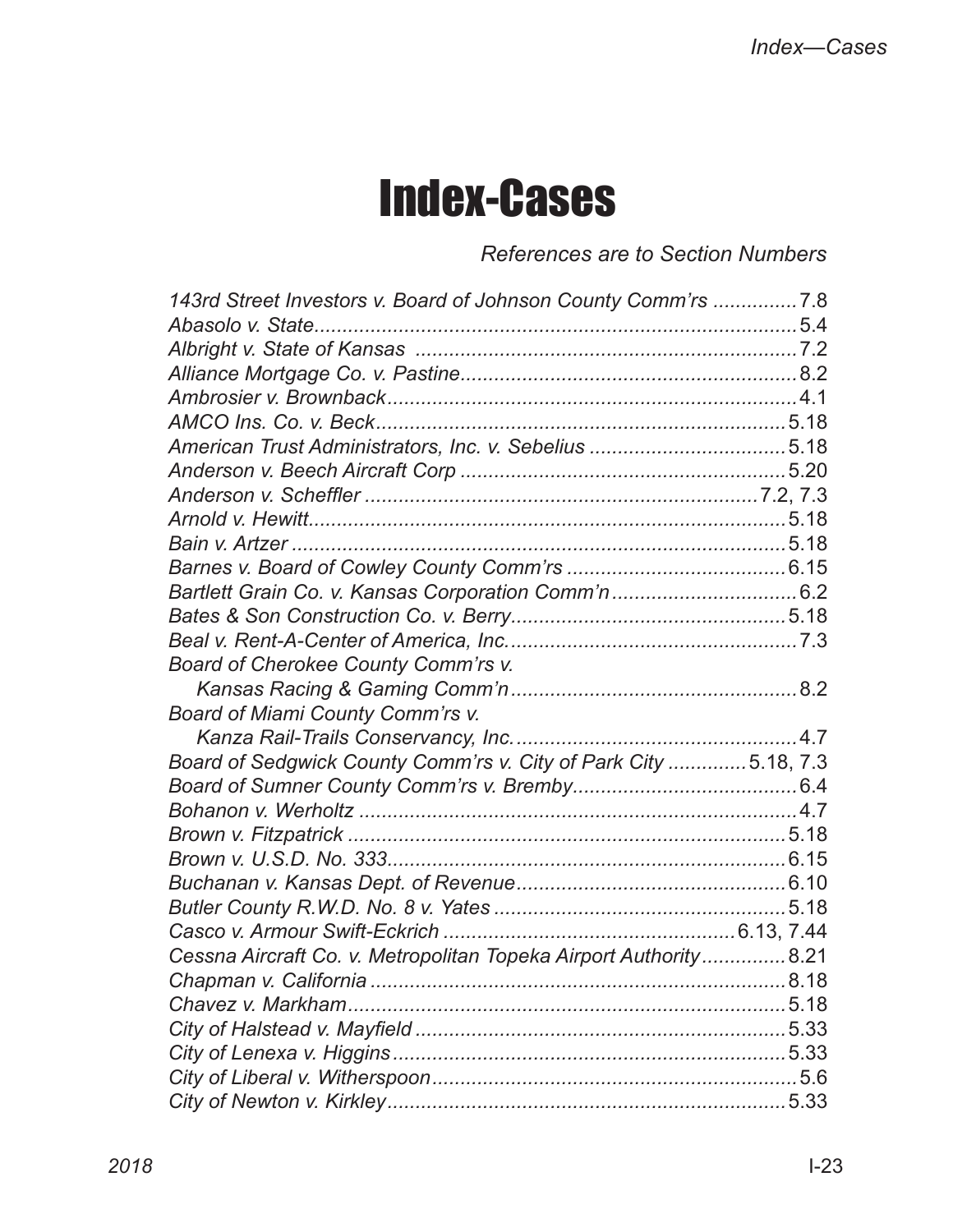| Comprehensive Health of Planned Parenthood v. Kline 4.1, 4.7    |  |
|-----------------------------------------------------------------|--|
|                                                                 |  |
|                                                                 |  |
|                                                                 |  |
|                                                                 |  |
|                                                                 |  |
|                                                                 |  |
|                                                                 |  |
|                                                                 |  |
|                                                                 |  |
|                                                                 |  |
|                                                                 |  |
|                                                                 |  |
|                                                                 |  |
|                                                                 |  |
|                                                                 |  |
|                                                                 |  |
|                                                                 |  |
|                                                                 |  |
|                                                                 |  |
|                                                                 |  |
|                                                                 |  |
|                                                                 |  |
| Friedman v. Kansas State Bd. of Healing Arts 6.2, 6.5, 8.2, 9.2 |  |
|                                                                 |  |
|                                                                 |  |
|                                                                 |  |
|                                                                 |  |
|                                                                 |  |
| Grindsted Products, Inc. v. Kansas City Power & Light Co. 6.6   |  |
|                                                                 |  |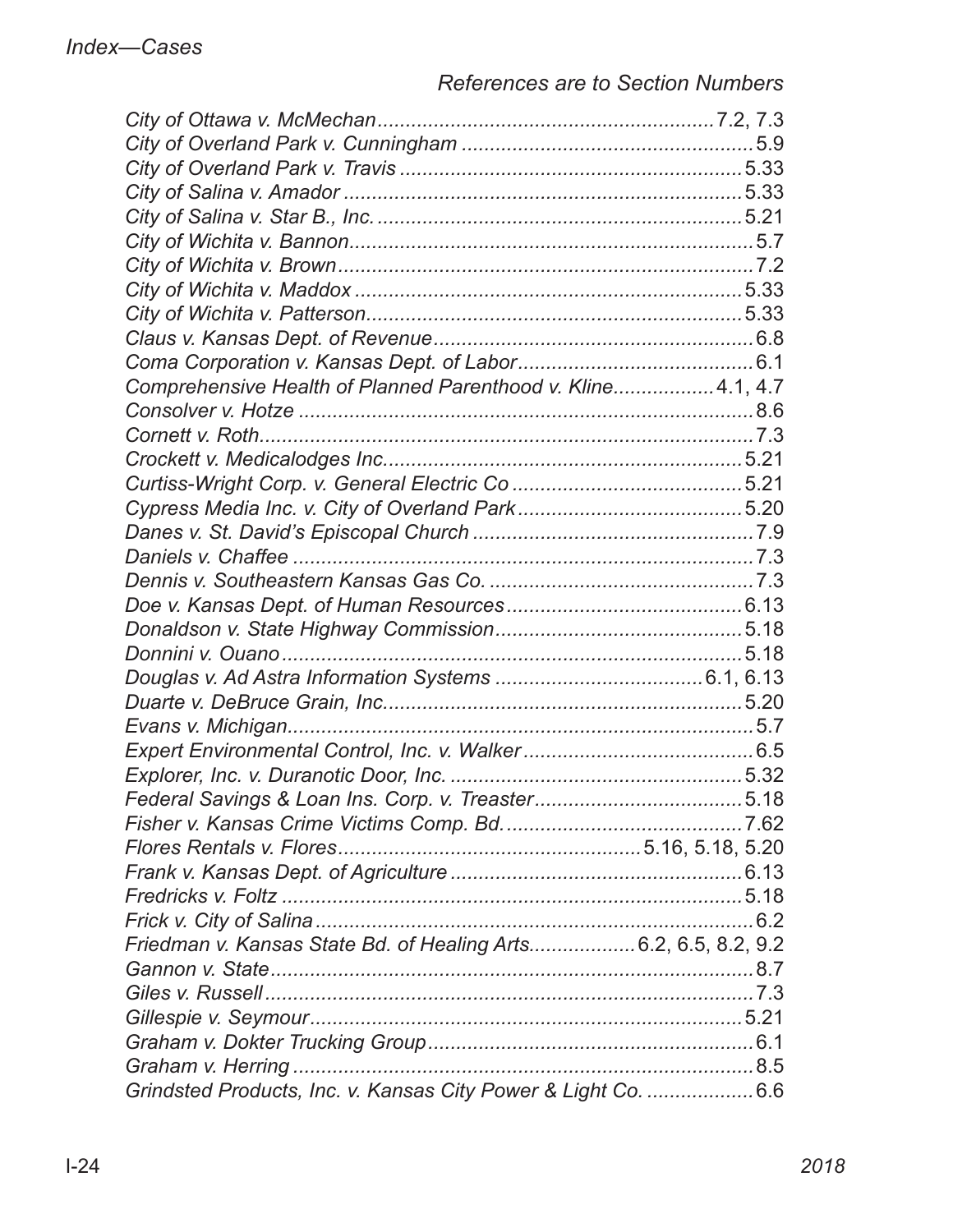| Hallmark Cards, Inc. v. Kansas Dept. of Commerce & Housing 6.14 |  |
|-----------------------------------------------------------------|--|
|                                                                 |  |
|                                                                 |  |
|                                                                 |  |
|                                                                 |  |
|                                                                 |  |
|                                                                 |  |
|                                                                 |  |
| Holton Transport, Inc. v. Kansas Corporation Comm'n 5.18        |  |
|                                                                 |  |
|                                                                 |  |
|                                                                 |  |
|                                                                 |  |
|                                                                 |  |
|                                                                 |  |
|                                                                 |  |
|                                                                 |  |
|                                                                 |  |
|                                                                 |  |
|                                                                 |  |
|                                                                 |  |
|                                                                 |  |
|                                                                 |  |
|                                                                 |  |
|                                                                 |  |
| In re Estate of Butler.                                         |  |
|                                                                 |  |
|                                                                 |  |
|                                                                 |  |
|                                                                 |  |
|                                                                 |  |
|                                                                 |  |
|                                                                 |  |
|                                                                 |  |
|                                                                 |  |
|                                                                 |  |
|                                                                 |  |
|                                                                 |  |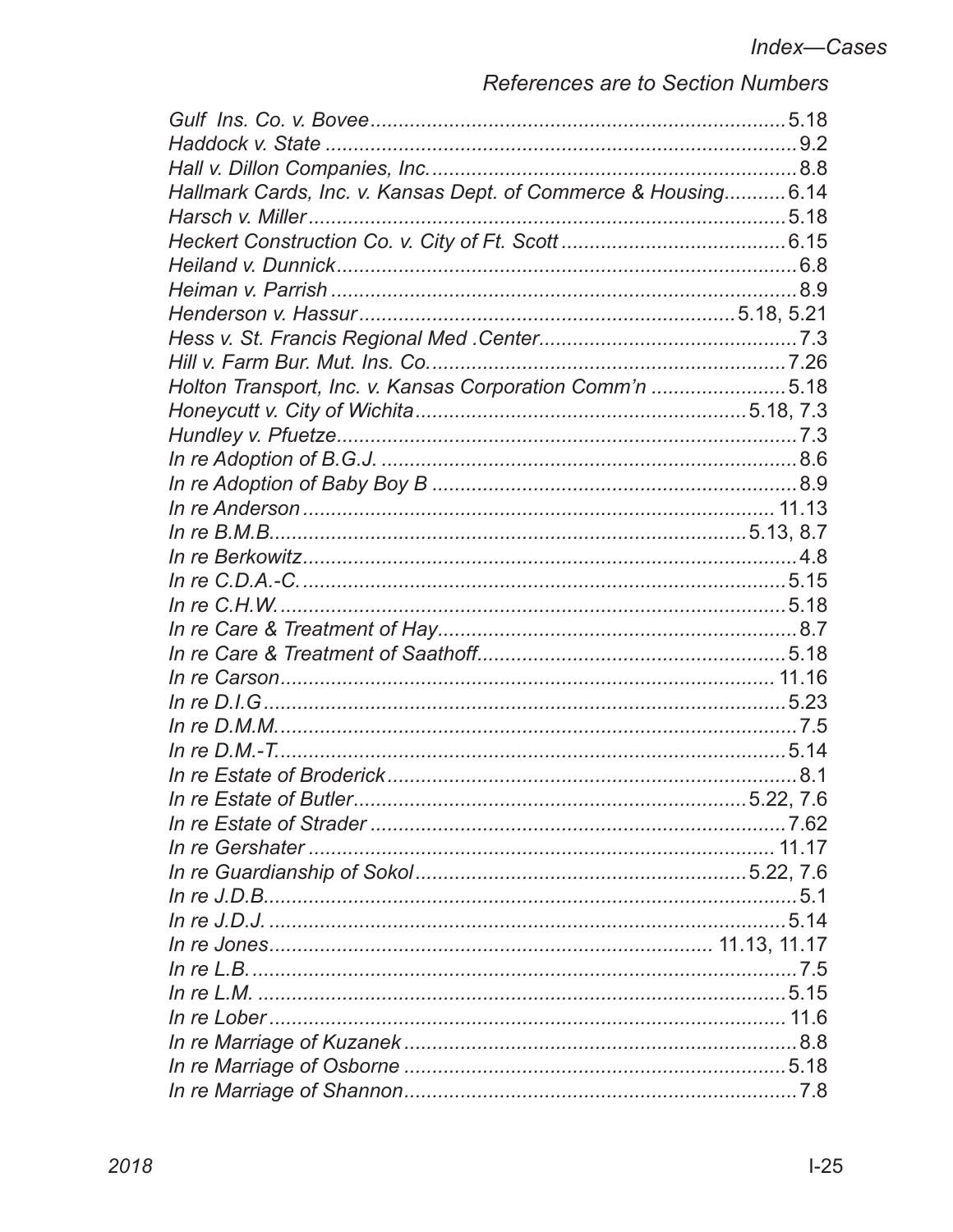| In re Tax Appeal of Professional Engineering Consultants8.2        |  |
|--------------------------------------------------------------------|--|
| In re Tax Exemption Application of Reno Township  6.5              |  |
|                                                                    |  |
|                                                                    |  |
|                                                                    |  |
|                                                                    |  |
|                                                                    |  |
|                                                                    |  |
|                                                                    |  |
|                                                                    |  |
| Jones v. State                                                     |  |
|                                                                    |  |
|                                                                    |  |
| Kansas Industrial Consumers Group, Inc. v.                         |  |
|                                                                    |  |
| Kansas State Univ. v. Kansas Comm'n on Civil Rights  6.13          |  |
| Kansas Sunset Assocs. v. Kansas Dept. of Health & Environment 6.14 |  |
|                                                                    |  |
|                                                                    |  |
|                                                                    |  |
|                                                                    |  |
|                                                                    |  |
|                                                                    |  |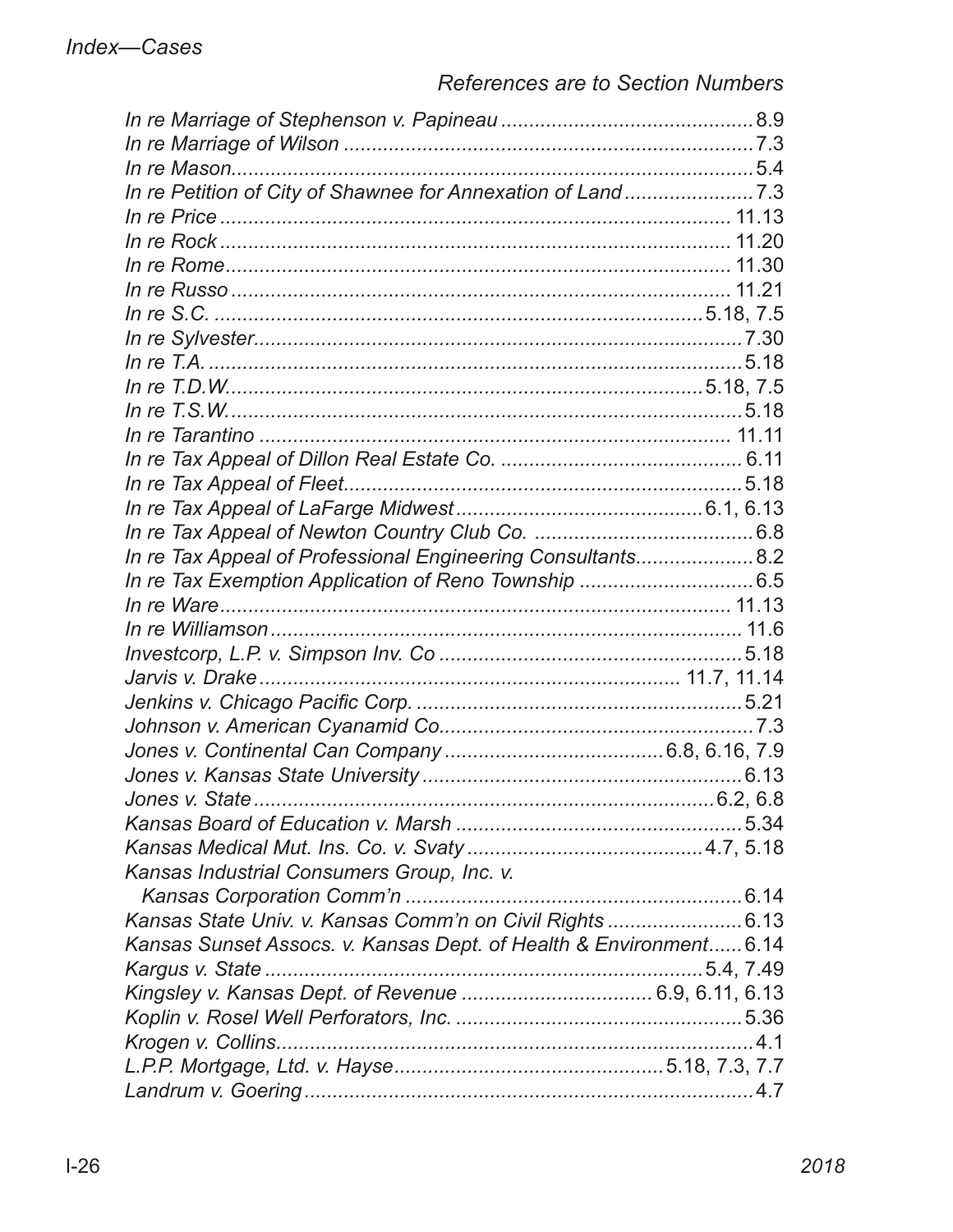| Midwest Asphalt Coating v. Chelsea Plaza Homes 8.8                    |  |
|-----------------------------------------------------------------------|--|
| Midwest Crane & Rigging, Inc. v. Kansas Corporation Comm'n  6.2       |  |
|                                                                       |  |
|                                                                       |  |
|                                                                       |  |
|                                                                       |  |
|                                                                       |  |
|                                                                       |  |
|                                                                       |  |
|                                                                       |  |
|                                                                       |  |
|                                                                       |  |
|                                                                       |  |
|                                                                       |  |
|                                                                       |  |
|                                                                       |  |
|                                                                       |  |
| Peck v. University Residence Committee of Kansas State Univ  6.13     |  |
|                                                                       |  |
|                                                                       |  |
|                                                                       |  |
| Plains Petroleum Co. v. First National Bank of Lamar 5.16, 5.18, 5.21 |  |
|                                                                       |  |
| Prairie Land Elec. Co-op v. Kansas Elec. Power Co-op8.5               |  |
|                                                                       |  |
|                                                                       |  |
|                                                                       |  |
|                                                                       |  |
|                                                                       |  |
|                                                                       |  |
| Rhodenbaugh v. Kansas Employment Sec. Bd. of Review 6.7               |  |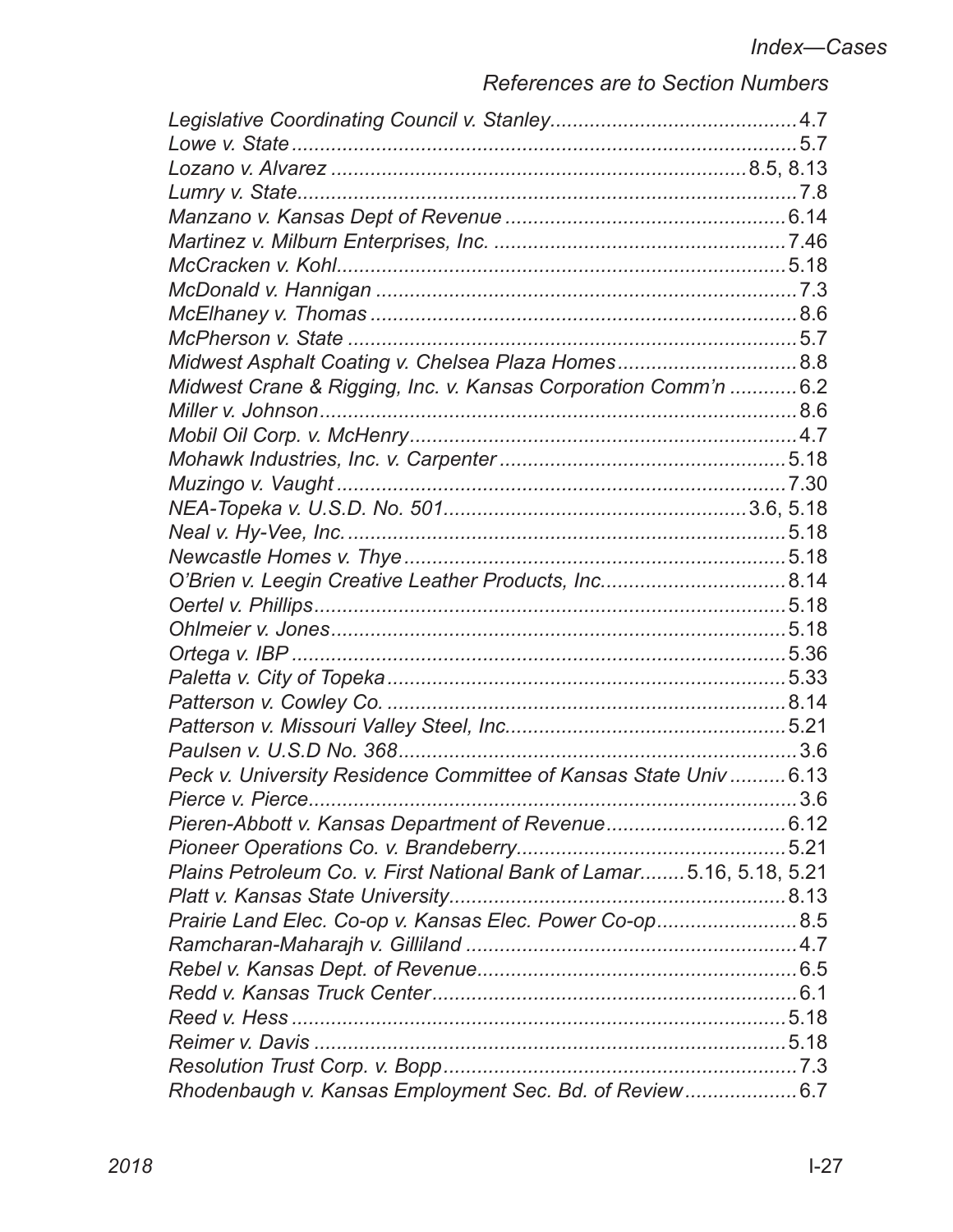| Robinson v. City of Wichita Retirement Bd. of Trustees 6.15         |  |
|---------------------------------------------------------------------|--|
|                                                                     |  |
|                                                                     |  |
|                                                                     |  |
|                                                                     |  |
|                                                                     |  |
|                                                                     |  |
|                                                                     |  |
|                                                                     |  |
|                                                                     |  |
|                                                                     |  |
|                                                                     |  |
|                                                                     |  |
|                                                                     |  |
|                                                                     |  |
|                                                                     |  |
|                                                                     |  |
|                                                                     |  |
|                                                                     |  |
|                                                                     |  |
| St. Paul Surplus Lines Ins. Co. v. International Playtex, Inc5.21   |  |
| State ex rel. Board of Healing Arts v. Beyrle5.16, 5.18, 5.20, 5.21 |  |
|                                                                     |  |
|                                                                     |  |
|                                                                     |  |
|                                                                     |  |
| State ex rel. Stephan v. Kansas Dept. of Revenue 5.18, 5.20         |  |
| State ex rel. Stephan v. Kansas House of Representatives4.7         |  |
|                                                                     |  |
|                                                                     |  |
|                                                                     |  |
|                                                                     |  |
|                                                                     |  |
|                                                                     |  |
|                                                                     |  |
|                                                                     |  |
|                                                                     |  |
|                                                                     |  |
|                                                                     |  |
|                                                                     |  |
|                                                                     |  |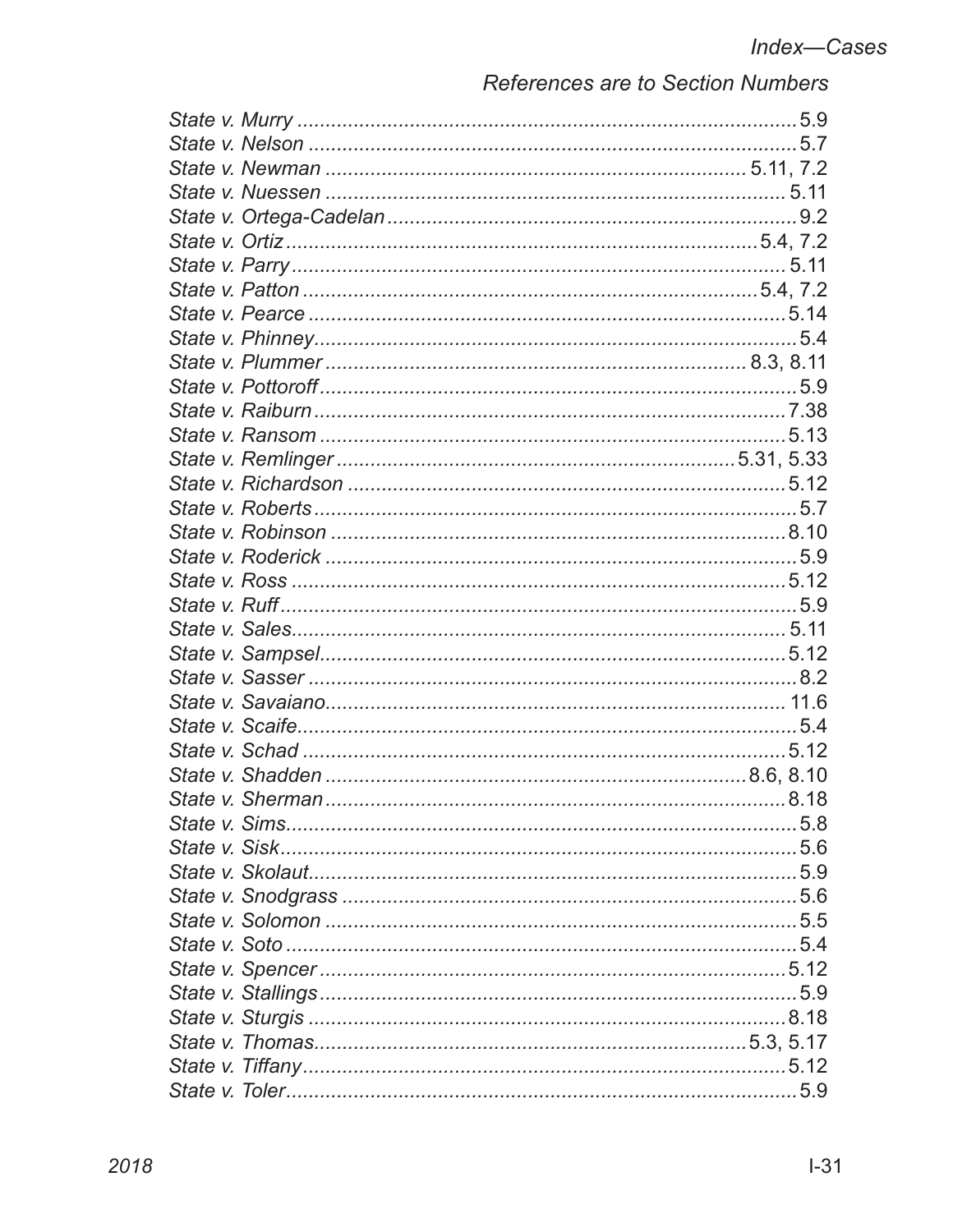| Thoroughbred Assocs. L.L.C. v. Kansas City Royalty Co7.62            |  |
|----------------------------------------------------------------------|--|
|                                                                      |  |
|                                                                      |  |
|                                                                      |  |
| United Steelworkers of America v. Kansas Comm'n on Civil Rights  6.5 |  |
|                                                                      |  |
|                                                                      |  |
|                                                                      |  |
|                                                                      |  |
|                                                                      |  |
|                                                                      |  |
| Water Dist. No. 1 of Johnson Co. v. Prairie Center Dev.  8.2         |  |
|                                                                      |  |
|                                                                      |  |
|                                                                      |  |
|                                                                      |  |
|                                                                      |  |
| Woods v. Unified Gov't of Wyandotte County/KCK5.18                   |  |
|                                                                      |  |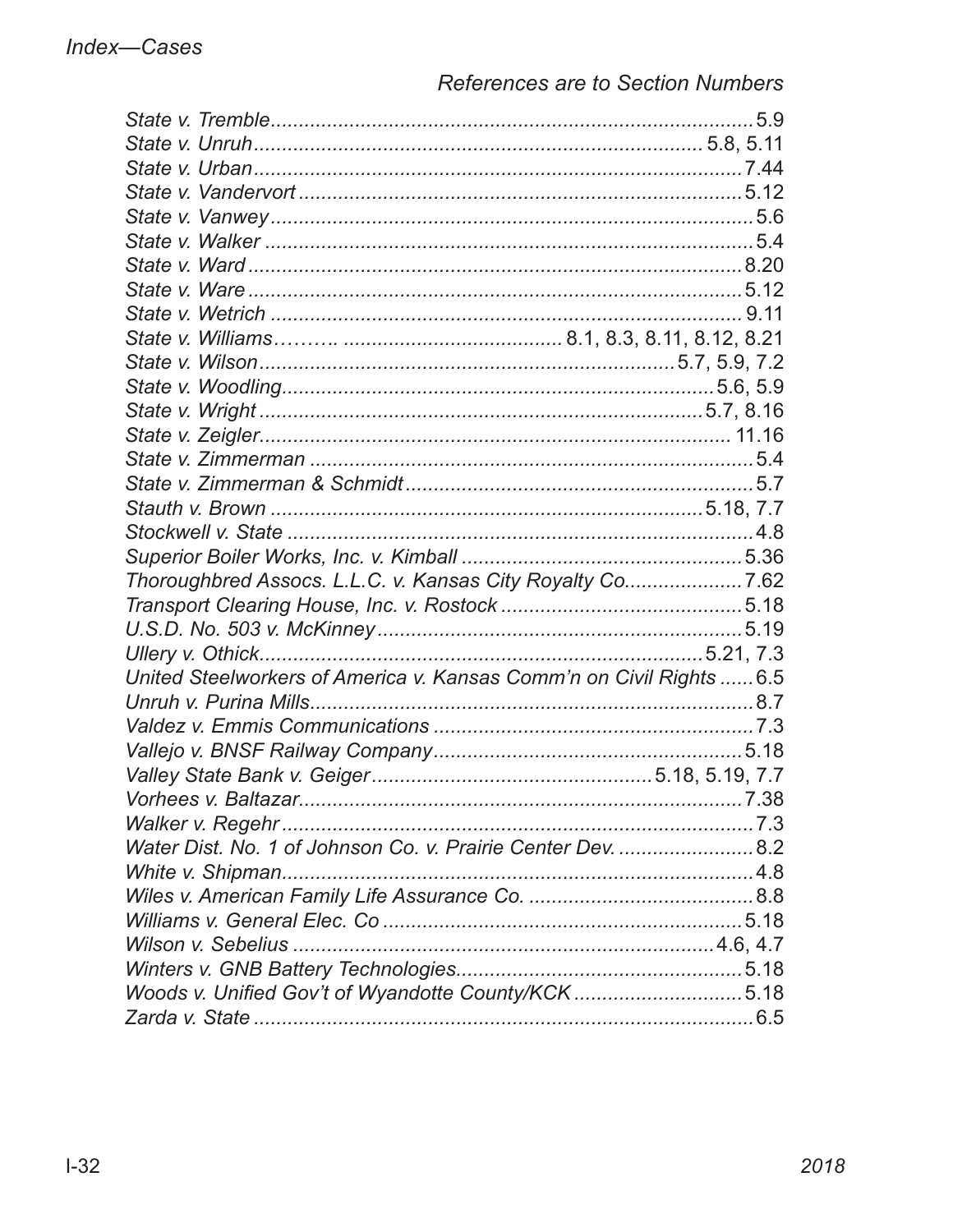# **Index-Rules**

| Internal Operating Rule C.1 11.11          |                                         |
|--------------------------------------------|-----------------------------------------|
| Internal Operating Rule D.1 11.11          |                                         |
| Internal Operating Rule E.311.13           |                                         |
| Kansas Court Personnel Rules 9.4(e). 11.26 |                                         |
| Kansas Court Rules Annotated  11.4, 11.24  |                                         |
| Kansas Rule of Professional Conduct11.1    |                                         |
| Kansas Rule of Professional                |                                         |
| Conduct 1.5  7.62, 12.42                   |                                         |
| Kansas Rule of Professional                | Rule 1.14  2.1, 7.30, 12.17             |
|                                            |                                         |
| Kansas Rule of Professional                |                                         |
|                                            |                                         |
| Kansas Rule of Professional                |                                         |
|                                            |                                         |
| Kansas Rule of Professional                |                                         |
|                                            |                                         |
| Kansas Rule of Professional                | Rule 2.04  6.16, 7.16, 7.18, 7.21, 12.8 |
|                                            |                                         |
| Kansas Rule of Professional                |                                         |
|                                            |                                         |
| Kansas Rule of Professional                |                                         |
|                                            |                                         |
| Lawyers' Fund for Client                   |                                         |
| Protection Rule 12.E 11.22                 |                                         |
|                                            |                                         |
|                                            |                                         |
|                                            |                                         |
|                                            |                                         |
|                                            |                                         |
|                                            |                                         |
|                                            |                                         |
|                                            |                                         |
|                                            |                                         |
|                                            |                                         |
|                                            |                                         |
|                                            | Rule 3.02  7.20, 7.26, 9.2, 12.25       |
|                                            |                                         |
|                                            |                                         |
|                                            |                                         |
|                                            |                                         |
|                                            | Rule 3.03  6.16, 7.62, 12.4,            |
| Rule 1.10  7.18, 7.43, 12.18               | 12.6, 12.22, 12.25                      |
|                                            |                                         |
|                                            |                                         |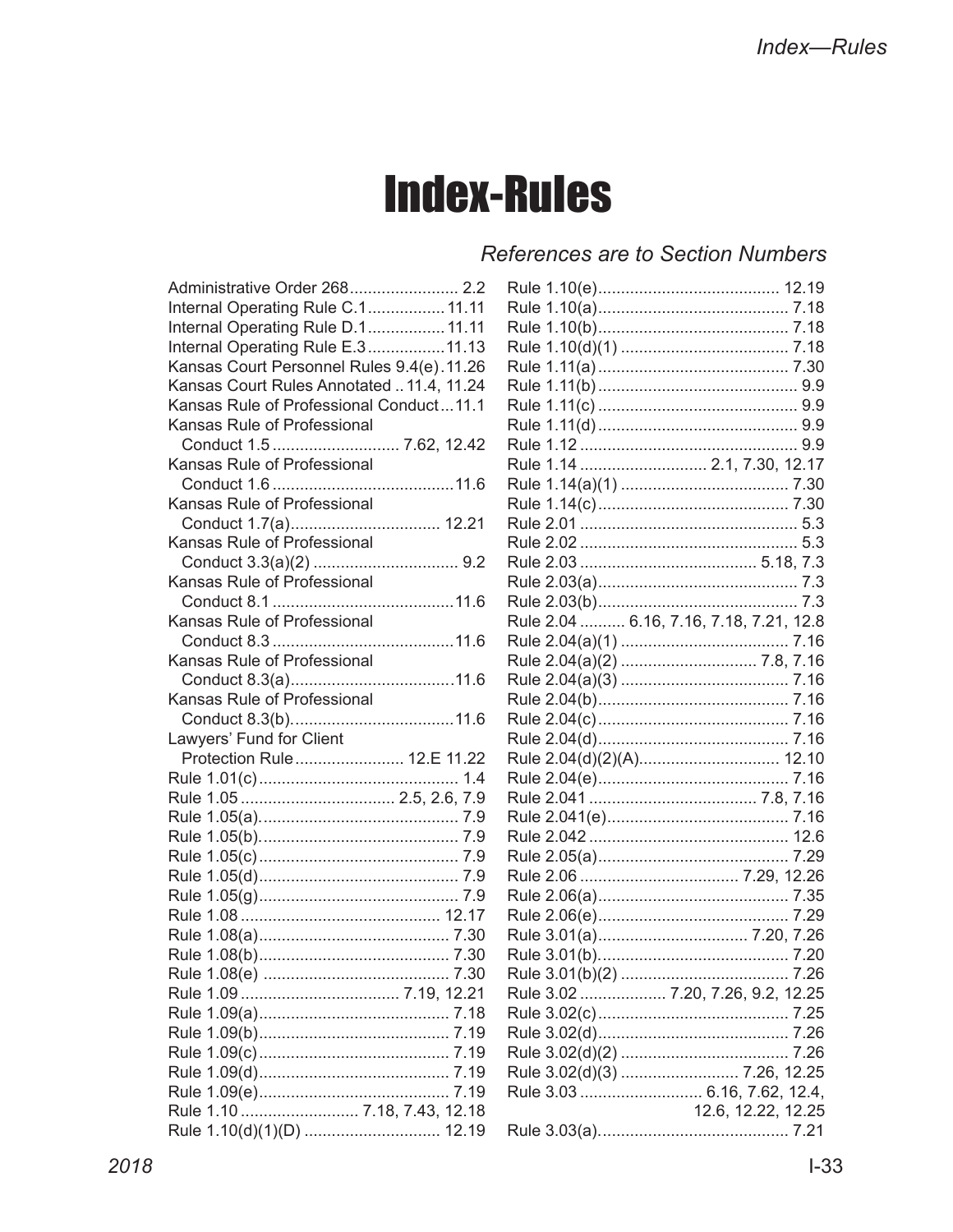| Rule 3.03(e) 7.22, 12.22           |                   |
|------------------------------------|-------------------|
|                                    |                   |
|                                    |                   |
|                                    |                   |
|                                    |                   |
|                                    |                   |
|                                    |                   |
|                                    |                   |
|                                    |                   |
|                                    |                   |
| Rule 4.01  5.20, 12.12, 12.38      |                   |
|                                    |                   |
|                                    |                   |
| Rule 5.01  5.25, 7.16, 7.19,       |                   |
|                                    | 7.29, 7.62, 12.42 |
|                                    |                   |
|                                    |                   |
|                                    |                   |
|                                    |                   |
| Rule 5.02  7.22, 9.1, 12.28, 12.29 |                   |
|                                    |                   |
|                                    |                   |
|                                    |                   |
| Rule 5.02(d) 7.30, 12.28           |                   |
|                                    |                   |
|                                    |                   |
|                                    |                   |
|                                    |                   |
|                                    |                   |
|                                    |                   |
|                                    |                   |
|                                    |                   |
|                                    |                   |
|                                    |                   |
|                                    |                   |
|                                    |                   |
|                                    |                   |
|                                    |                   |
|                                    |                   |
|                                    |                   |
|                                    |                   |
|                                    |                   |
|                                    |                   |
|                                    |                   |
|                                    |                   |
| Rule 6.02(a) 7.24, 7.25            |                   |
|                                    |                   |
|                                    |                   |
|                                    |                   |
|                                    |                   |
|                                    |                   |

| Rule 6.02(a)(5)  8.1, 10.2              |
|-----------------------------------------|
|                                         |
|                                         |
|                                         |
|                                         |
| Rule 6.03(a) 7.24, 7.25                 |
|                                         |
|                                         |
|                                         |
| Rule 6.03(a)(4) 8.3, 9.3, 10.2, 11.16   |
|                                         |
|                                         |
|                                         |
|                                         |
|                                         |
|                                         |
|                                         |
|                                         |
|                                         |
| Rule 6.06(d) 7.34, 9.6, 10.3            |
| Rule 6.07  7.53, 7.54, 9.7              |
|                                         |
|                                         |
|                                         |
|                                         |
|                                         |
|                                         |
|                                         |
|                                         |
|                                         |
|                                         |
|                                         |
|                                         |
|                                         |
|                                         |
|                                         |
|                                         |
| Rule 6.09  9.5, 9.10, 10.2, 12.33       |
|                                         |
|                                         |
|                                         |
|                                         |
|                                         |
|                                         |
|                                         |
|                                         |
| Rule 7.01(c) 7.39, 12.4-12.7            |
|                                         |
|                                         |
| Rule 7.01(d) 7.39, 7.42, 7.43, 10.3     |
| Rule 7.01(e) 3.1, 9.7, 7.29, 7.39, 10.3 |
|                                         |
|                                         |
|                                         |
|                                         |
|                                         |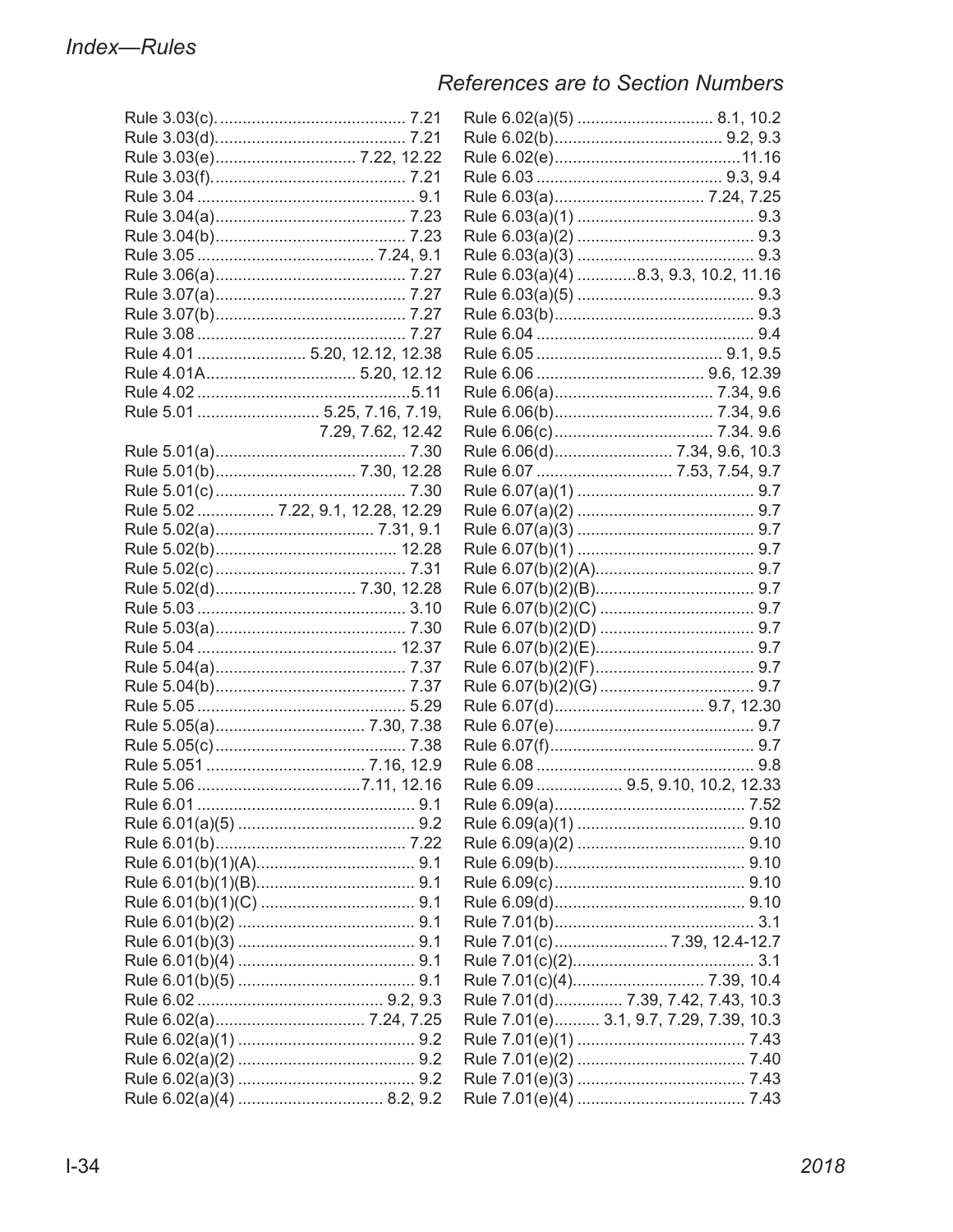|                                         | Rule 8.03  5.29, 7.17, 7.47,           |                                   |
|-----------------------------------------|----------------------------------------|-----------------------------------|
| Rule 7.02(c) 7.39, 12.4-12.7            |                                        | 7.48, 7.59, 7.65                  |
|                                         |                                        |                                   |
|                                         |                                        |                                   |
|                                         | Rule 8.03(b)(1)  5.29, 7.9, 7.47, 7.49 |                                   |
| Rule 7.02(d)(3)  3.7, 7.41, 12.40       |                                        |                                   |
|                                         |                                        |                                   |
|                                         |                                        |                                   |
|                                         |                                        |                                   |
| Rule 7.02(f)(2)  3.7, 7.40, 10.4        |                                        |                                   |
|                                         |                                        |                                   |
| Rule 7.02(f)(4)  3.7, 7.40, 7.43        |                                        |                                   |
| Rule 7.02(f)(5)  7.43, 10.4             |                                        |                                   |
|                                         |                                        |                                   |
|                                         |                                        |                                   |
|                                         |                                        |                                   |
|                                         |                                        |                                   |
|                                         |                                        |                                   |
|                                         |                                        |                                   |
|                                         |                                        |                                   |
|                                         |                                        |                                   |
| Rule 7.04(g)(2)(B) 7.44, 9.2, 9.3       |                                        |                                   |
| Rule 7.04(g)(2)(C)  7.44, 9.2, 9.3      |                                        | Rule 8.03(g)(2)  5.29, 7.47, 7.48 |
|                                         |                                        |                                   |
|                                         |                                        |                                   |
|                                         |                                        |                                   |
|                                         |                                        |                                   |
|                                         |                                        |                                   |
| Rule 7.05  7.9, 7.46, 7.49, 7.65, 12.41 |                                        |                                   |
|                                         |                                        | Rule 8.03(k) 7.56, 7.58, 7.65     |
|                                         |                                        |                                   |
|                                         |                                        |                                   |
| Rule 7.06  7.9, 7.46, 7.57, 12.41       |                                        |                                   |
|                                         |                                        |                                   |
|                                         |                                        |                                   |
|                                         |                                        |                                   |
|                                         |                                        |                                   |
|                                         |                                        |                                   |
|                                         |                                        |                                   |
|                                         |                                        |                                   |
|                                         |                                        |                                   |
|                                         |                                        |                                   |
|                                         |                                        |                                   |
|                                         |                                        |                                   |
|                                         |                                        |                                   |
|                                         |                                        |                                   |
|                                         |                                        |                                   |
| Rule 7.07(d) 7.21, 7.62, 12.42          |                                        |                                   |
| Rule 8.02  5.25, 7.36, 12.27            |                                        |                                   |
|                                         |                                        |                                   |
|                                         |                                        |                                   |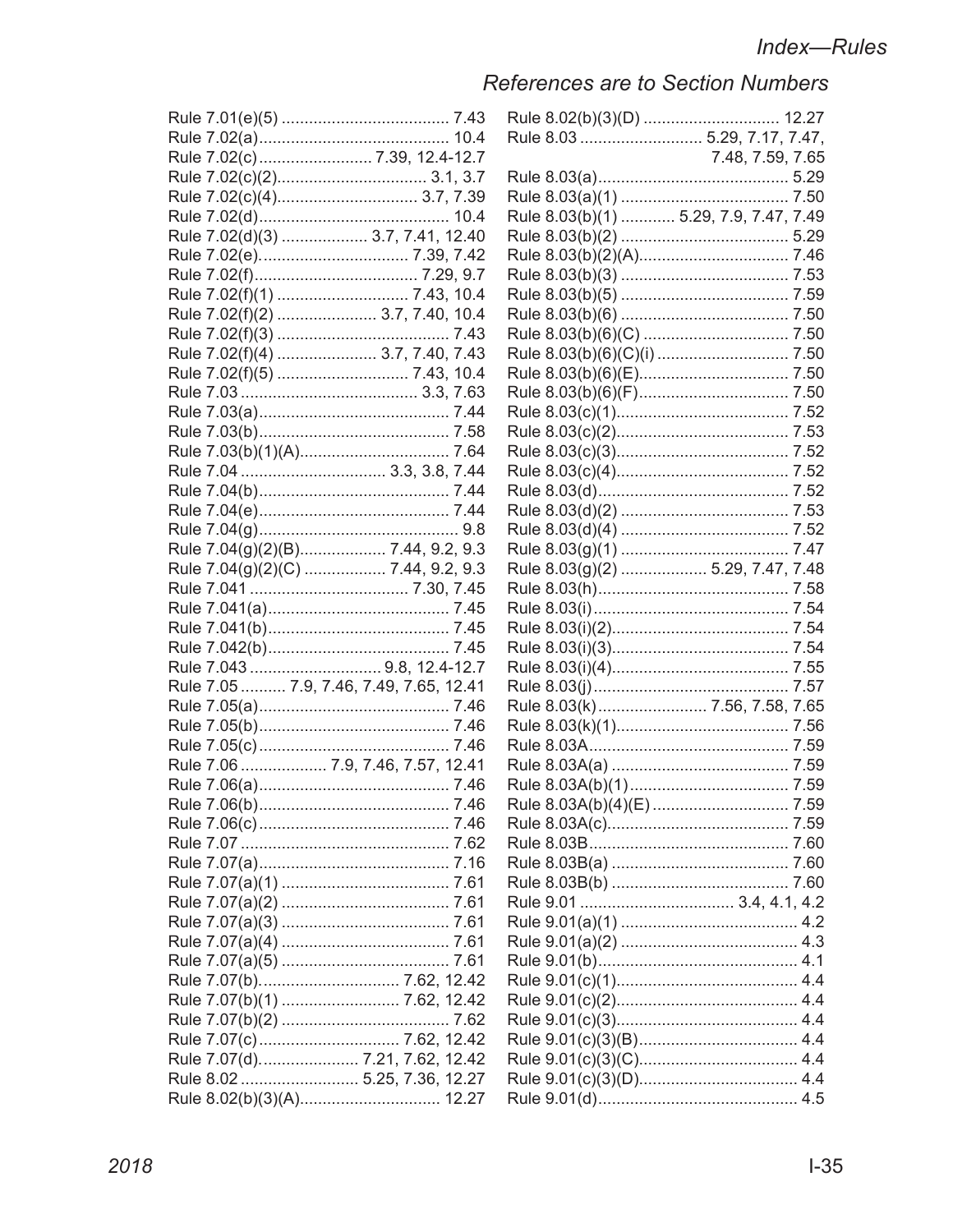| Rule 224(e) 11.18, 11.20            |
|-------------------------------------|
|                                     |
|                                     |
|                                     |
|                                     |
|                                     |
|                                     |
|                                     |
|                                     |
|                                     |
|                                     |
|                                     |
|                                     |
| Rule 609  11.26, 11.27, 11.30       |
|                                     |
|                                     |
|                                     |
|                                     |
|                                     |
|                                     |
|                                     |
|                                     |
|                                     |
|                                     |
|                                     |
| U.S. Supreme Court Rule 23(3)  7.66 |
|                                     |
|                                     |
|                                     |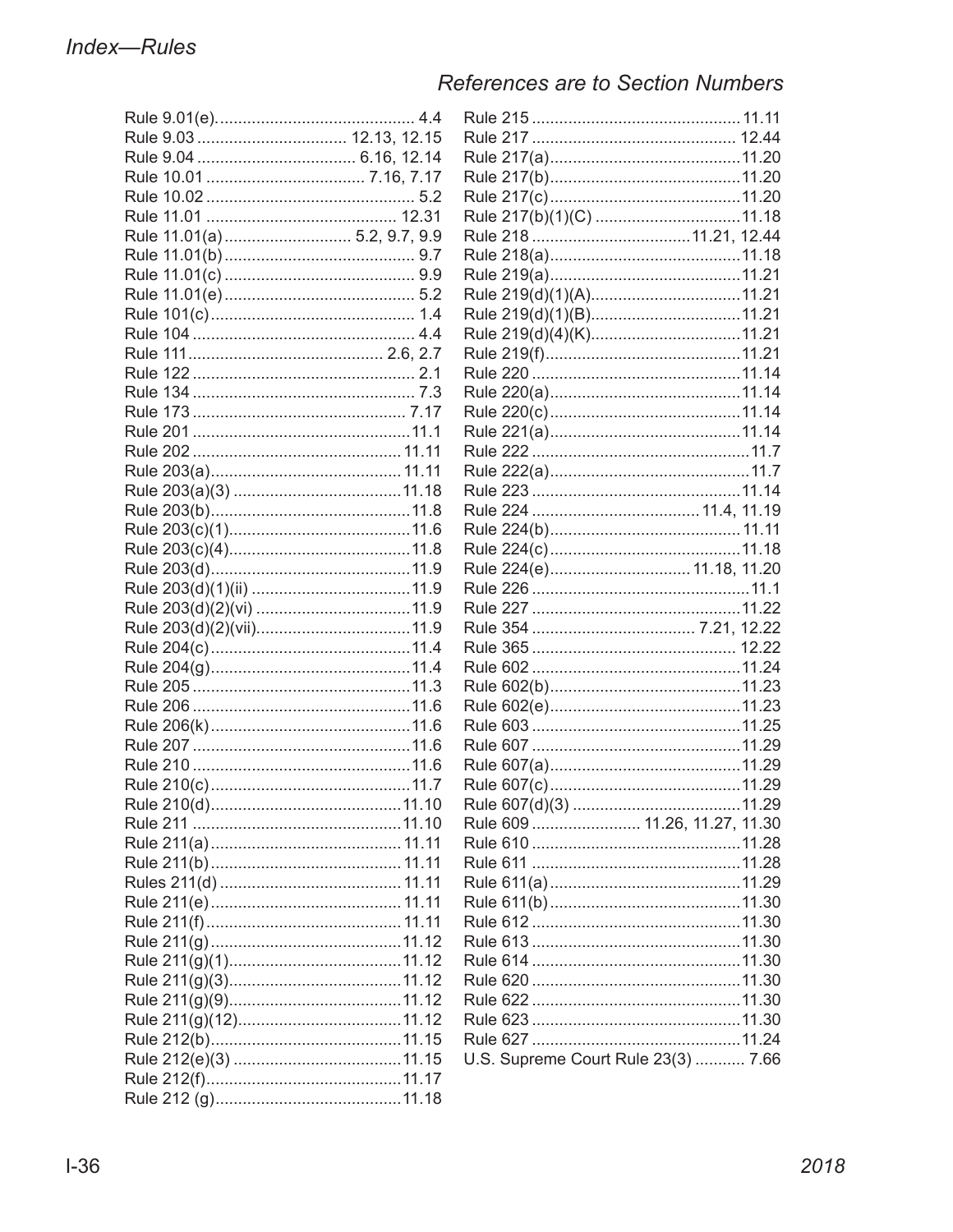## **Index-Kansas Statutes**

| K.S.A. 20-3016(a) 5.25, 5.27, 7.36   |                  |  |
|--------------------------------------|------------------|--|
|                                      |                  |  |
| K.S.A. 20-3017  5.24, 5.25, 12.27    |                  |  |
|                                      |                  |  |
|                                      |                  |  |
| K.S.A. 20-3018(b) 5.29, 7.46,        |                  |  |
|                                      | 7.48, 7.49, 7.51 |  |
| K.S.A. 20-3018(c)  5.14, 5.26, 12.27 |                  |  |
|                                      |                  |  |
|                                      |                  |  |
|                                      |                  |  |
|                                      |                  |  |
|                                      |                  |  |
|                                      |                  |  |
| K.S.A. 21-4721(e)(3)  5.5, 5.12      |                  |  |
|                                      |                  |  |
|                                      |                  |  |
|                                      |                  |  |
|                                      |                  |  |
|                                      |                  |  |
|                                      |                  |  |
|                                      |                  |  |
|                                      |                  |  |
|                                      |                  |  |
|                                      |                  |  |
|                                      |                  |  |
|                                      |                  |  |

| K.S.A. 21-6820(a) 5.12, 7.2          |  |
|--------------------------------------|--|
|                                      |  |
|                                      |  |
|                                      |  |
|                                      |  |
|                                      |  |
|                                      |  |
|                                      |  |
|                                      |  |
| K.S.A. 21-6820(e)(3)  5.5, 5.12      |  |
|                                      |  |
|                                      |  |
|                                      |  |
|                                      |  |
|                                      |  |
|                                      |  |
|                                      |  |
|                                      |  |
|                                      |  |
|                                      |  |
|                                      |  |
|                                      |  |
|                                      |  |
|                                      |  |
| K.S.A. 22-3504  5.3, 5.5, 5.6, 8.5   |  |
|                                      |  |
|                                      |  |
| K.S.A. 22-3601(a)5.2, 5.3, 5.11, 7.2 |  |
|                                      |  |
|                                      |  |
|                                      |  |
|                                      |  |
| K.S.A. 22-3601(b)(4)  5.2, 5.3       |  |
|                                      |  |
|                                      |  |
| K.S.A. 22-3602(a) 5.3, 5.4, 5.5      |  |
| K.S.A. 22-3602(b) 5.6, 5.14, 7.2     |  |
|                                      |  |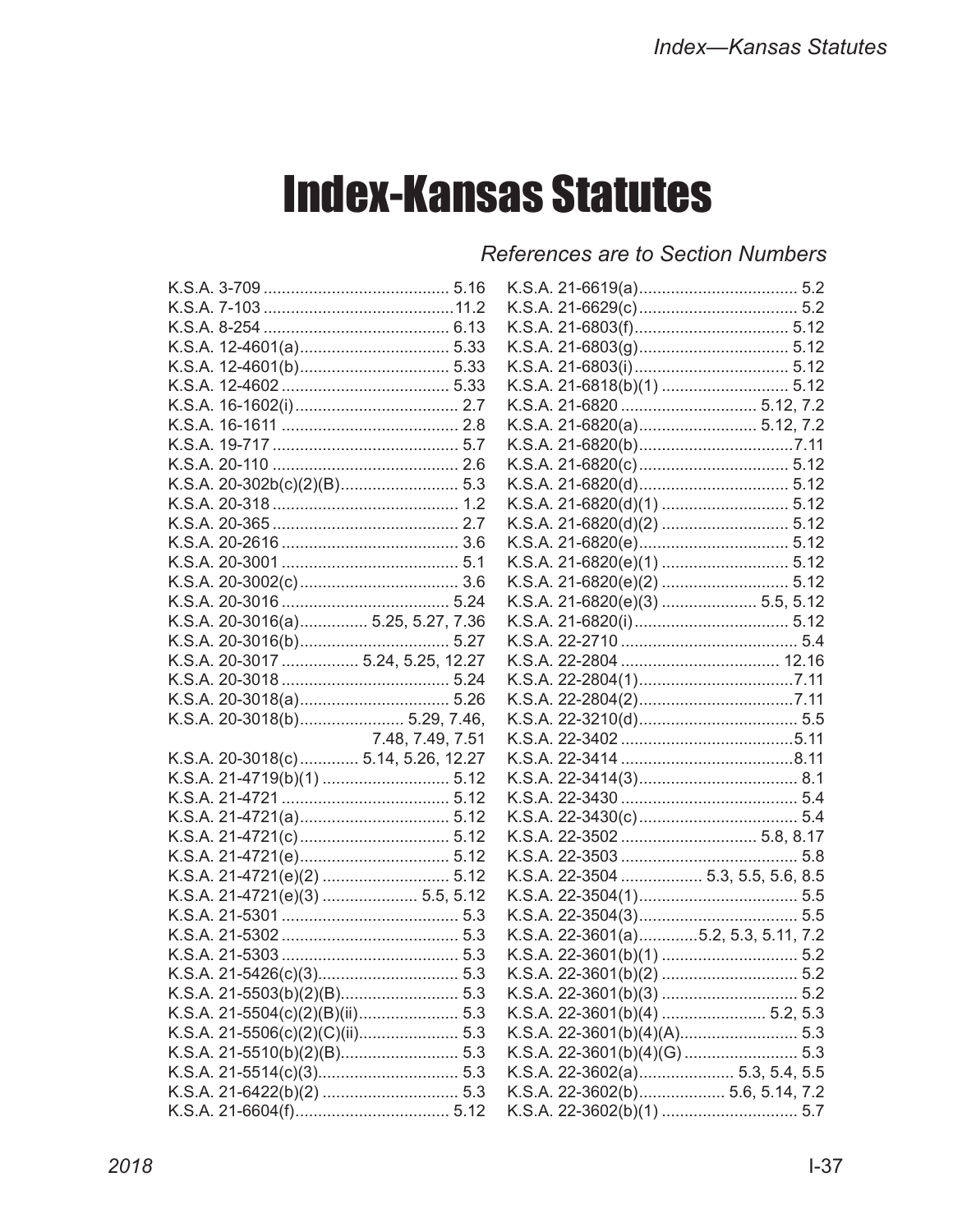| K.S.A. 22-3602(d) 5.6, 5.31, 7.2          |                                           |                   |
|-------------------------------------------|-------------------------------------------|-------------------|
| K.S.A. 22-3602(e) 5.24, 5.28, 5.29, 7.47  |                                           |                   |
|                                           |                                           |                   |
| K.S.A. 22-3603  5.6, 5.7, 5.11, 5.31, 7.2 |                                           |                   |
|                                           |                                           |                   |
|                                           | K.S.A. 44-556  6.16, 12.14                |                   |
|                                           |                                           |                   |
|                                           |                                           | 6.13, 6.16, 12.14 |
|                                           |                                           |                   |
|                                           |                                           |                   |
|                                           |                                           |                   |
|                                           |                                           |                   |
|                                           |                                           |                   |
|                                           |                                           |                   |
|                                           |                                           |                   |
|                                           |                                           |                   |
|                                           | K.S.A. 59-2401(a) 5.22, 7.6               |                   |
|                                           |                                           |                   |
|                                           |                                           |                   |
|                                           | K.S.A. 59-2401(d) 5.22, 7.6, 7.15         |                   |
|                                           |                                           |                   |
|                                           | K.S.A. 59-2401a(a) 5.22, 7.6              |                   |
|                                           |                                           |                   |
| K.S.A. 38-2273(a) 5.23, 7.5               | K.S.A. 59-2401a(c) 5.22, 7.15             |                   |
|                                           | K.S.A. 59-2401a(d) 5.22, 7.6, 7.15        |                   |
|                                           |                                           |                   |
|                                           |                                           |                   |
|                                           |                                           |                   |
|                                           |                                           |                   |
|                                           | K.S.A. 59-29b45  5.22, 7.6                |                   |
|                                           |                                           |                   |
|                                           |                                           |                   |
|                                           | K.S.A. 60-205  2.12, 7.1, 7.30            |                   |
|                                           |                                           |                   |
|                                           |                                           |                   |
|                                           |                                           |                   |
|                                           |                                           |                   |
|                                           |                                           |                   |
|                                           |                                           |                   |
|                                           |                                           |                   |
| K.S.A. 38-2380(b)(4)(A) 5.13, 5.15        |                                           |                   |
| K.S.A. 38-2380(b)(4)(B) 5.13, 5.15        |                                           |                   |
|                                           |                                           |                   |
|                                           | K.S.A. 60-206(d) 6.8, 7.3, 7.9, 7.30, 9.1 |                   |
|                                           |                                           |                   |
|                                           |                                           |                   |
|                                           |                                           |                   |
|                                           |                                           |                   |
|                                           |                                           |                   |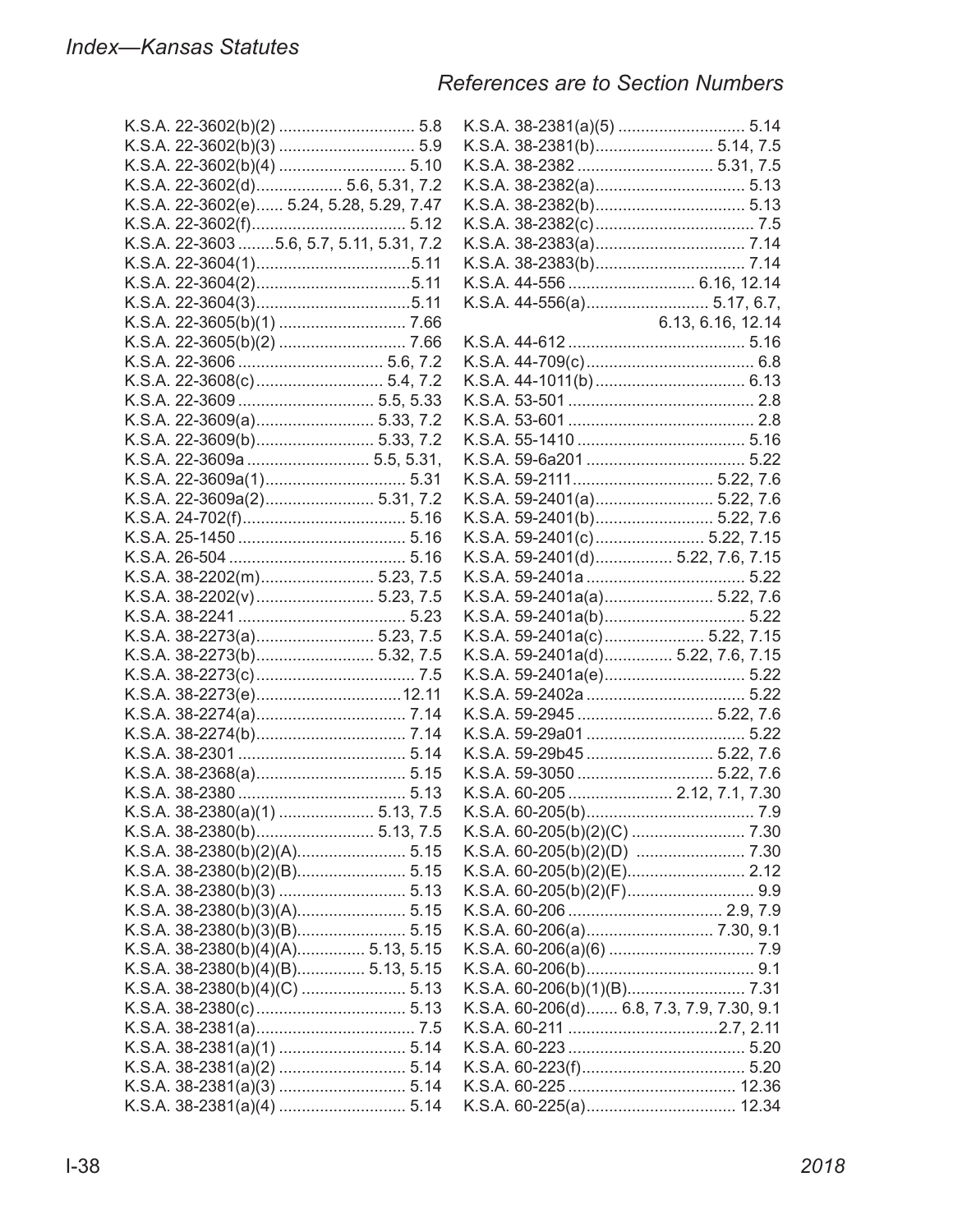| K.S.A. 60-254(b) 5.21, 7.3, 7.16       |                        |
|----------------------------------------|------------------------|
|                                        |                        |
|                                        |                        |
|                                        |                        |
|                                        |                        |
|                                        |                        |
|                                        |                        |
|                                        |                        |
|                                        |                        |
|                                        |                        |
|                                        |                        |
|                                        |                        |
|                                        |                        |
|                                        |                        |
|                                        |                        |
|                                        |                        |
|                                        |                        |
|                                        |                        |
|                                        |                        |
|                                        |                        |
|                                        |                        |
|                                        |                        |
|                                        |                        |
|                                        |                        |
|                                        |                        |
| K.S.A. 60-1503(a) 4.2, 4.4             |                        |
|                                        |                        |
| K.S.A. 60-1507  5.5, 5.17, 7.2         |                        |
|                                        |                        |
|                                        |                        |
|                                        |                        |
|                                        |                        |
|                                        |                        |
| K.S.A. 60-2101(b) 5.16, 5.24, 5.28,    |                        |
|                                        |                        |
|                                        | 5.29, 7.47, 7.48, 12.1 |
| K.S.A. 60-2101(d) 5.34, 6.15           |                        |
|                                        |                        |
|                                        |                        |
|                                        |                        |
| K.S.A. 60-2102(a)(1)  5.19             |                        |
| K.S.A. 60-2102(a)(2)  4.4, 5.19        |                        |
|                                        |                        |
| K.S.A. 60-2102(a)(4)  5.18, 5.19, 5.21 |                        |
|                                        |                        |
|                                        |                        |
|                                        |                        |
| K.S.A. 60-2102(c)  5.20, 12.12, 12.38  |                        |
| K.S.A. 60-2103  5.6, 5.22, 7.5, 7.15   |                        |
|                                        |                        |
| K.S.A. 60-2103(a) 5.18, 7.2, 7.3,      |                        |
|                                        | 7.4, 7.5, 7.6          |
| K.S.A. 60-2103(b) 5.3, 5,18, 7.1,      |                        |
|                                        | 7.2, 7.3, 7.4, 7.8     |
|                                        |                        |
|                                        |                        |
|                                        |                        |
| K.S.A. 60-2103(h) 5.18, 7.8            |                        |
|                                        |                        |
|                                        |                        |

| K.S.A. 60-2103a(a) 5.32, 7.5   |  |
|--------------------------------|--|
|                                |  |
|                                |  |
|                                |  |
| K.S.A. 60-2106  4.4, 7.44      |  |
|                                |  |
|                                |  |
|                                |  |
|                                |  |
|                                |  |
|                                |  |
|                                |  |
|                                |  |
|                                |  |
|                                |  |
|                                |  |
|                                |  |
| K.S.A. 61-2709(a) 5.35, 7.4    |  |
|                                |  |
|                                |  |
|                                |  |
|                                |  |
|                                |  |
| K.S.A. 61-3902(a) 5.32, 7.4    |  |
|                                |  |
|                                |  |
|                                |  |
|                                |  |
|                                |  |
|                                |  |
|                                |  |
|                                |  |
|                                |  |
|                                |  |
|                                |  |
|                                |  |
|                                |  |
|                                |  |
| K.S.A. 75-764  9.7, 9.9, 12.31 |  |
|                                |  |
|                                |  |
|                                |  |
|                                |  |
|                                |  |
|                                |  |
|                                |  |
|                                |  |
|                                |  |
|                                |  |
|                                |  |
|                                |  |
|                                |  |
|                                |  |
|                                |  |
|                                |  |
|                                |  |
|                                |  |
|                                |  |
|                                |  |
|                                |  |
|                                |  |